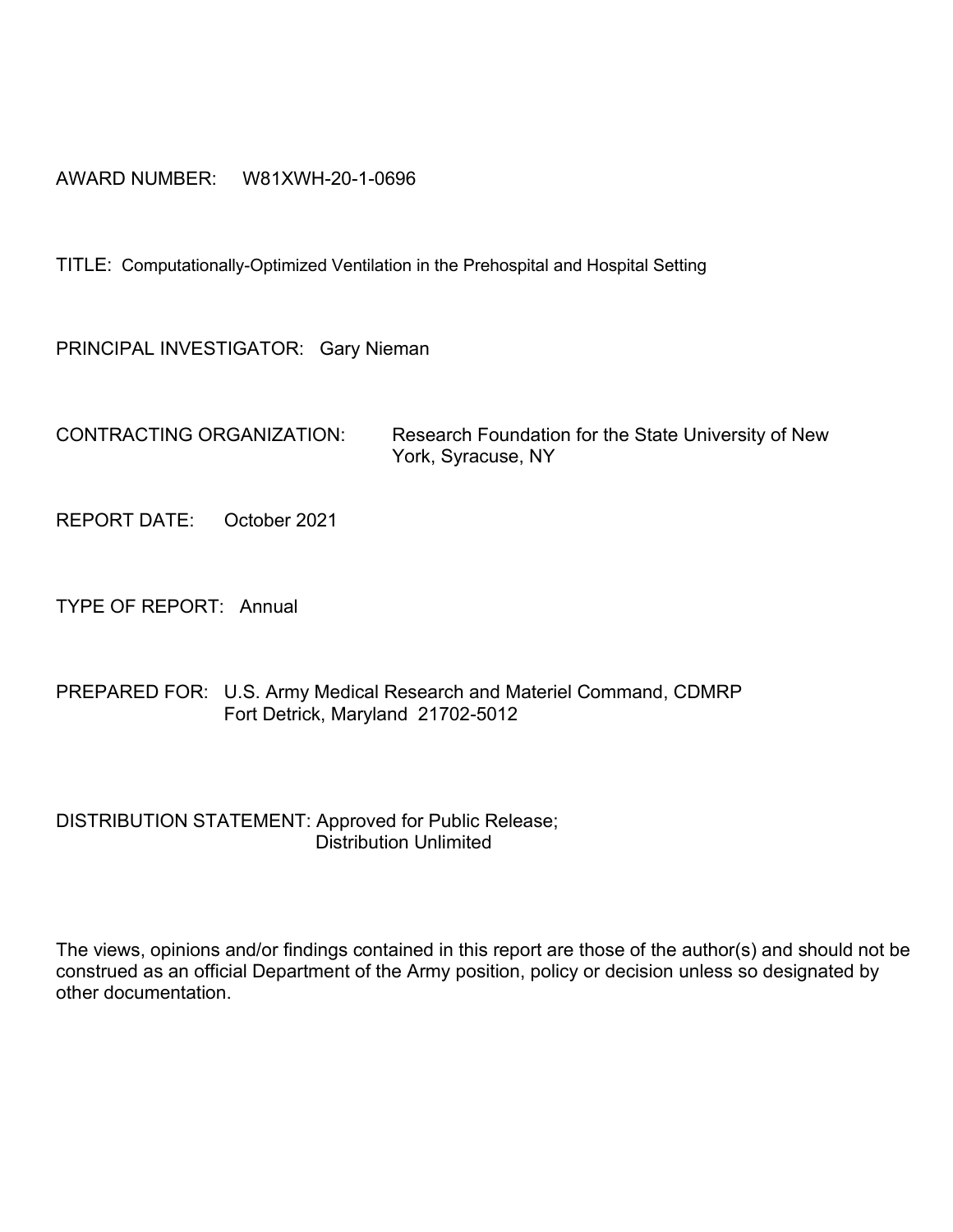| <b>REPORT DOCUMENTATION PAGE</b>                                                                                                                                                                                                                                                                                                                                                                                                                                                                                                                                                                                                                                                                                                                                                                                                                                                                                                                                                                                                                                                                                                                                                                                                                                                                                                                                                                                                                                                                                                                                                                                                                                                                                                                                                                                                                                          |                                                  |                                                                                |                                      | Form Approved          |                                                                                                                                                                                                                                                                                                                                                                                                                                                                                                                                                                                                                                                      |
|---------------------------------------------------------------------------------------------------------------------------------------------------------------------------------------------------------------------------------------------------------------------------------------------------------------------------------------------------------------------------------------------------------------------------------------------------------------------------------------------------------------------------------------------------------------------------------------------------------------------------------------------------------------------------------------------------------------------------------------------------------------------------------------------------------------------------------------------------------------------------------------------------------------------------------------------------------------------------------------------------------------------------------------------------------------------------------------------------------------------------------------------------------------------------------------------------------------------------------------------------------------------------------------------------------------------------------------------------------------------------------------------------------------------------------------------------------------------------------------------------------------------------------------------------------------------------------------------------------------------------------------------------------------------------------------------------------------------------------------------------------------------------------------------------------------------------------------------------------------------------|--------------------------------------------------|--------------------------------------------------------------------------------|--------------------------------------|------------------------|------------------------------------------------------------------------------------------------------------------------------------------------------------------------------------------------------------------------------------------------------------------------------------------------------------------------------------------------------------------------------------------------------------------------------------------------------------------------------------------------------------------------------------------------------------------------------------------------------------------------------------------------------|
| Public reporting burden for this collection of information is estimated to average 1 hour per response, including the time for reviewing instructions, searching existing data sources, gathering and maintaining the                                                                                                                                                                                                                                                                                                                                                                                                                                                                                                                                                                                                                                                                                                                                                                                                                                                                                                                                                                                                                                                                                                                                                                                                                                                                                                                                                                                                                                                                                                                                                                                                                                                     |                                                  |                                                                                |                                      |                        | OMB No. 0704-0188                                                                                                                                                                                                                                                                                                                                                                                                                                                                                                                                                                                                                                    |
|                                                                                                                                                                                                                                                                                                                                                                                                                                                                                                                                                                                                                                                                                                                                                                                                                                                                                                                                                                                                                                                                                                                                                                                                                                                                                                                                                                                                                                                                                                                                                                                                                                                                                                                                                                                                                                                                           |                                                  | valid OMB control number. PLEASE DO NOT RETURN YOUR FORM TO THE ABOVE ADDRESS. |                                      |                        | data needed, and completing and reviewing this collection of information. Send comments regarding this burden estimate or any other aspect of this collection of information, including suggestions for reducing<br>this burden to Department of Defense, Washington Headquarters Services, Directorate for Information Operations and Reports (0704-0188), 1215 Jefferson Davis Highway, Suite 1204, Arlington, VA 22202-<br>4302. Respondents should be aware that notwithstanding any other provision of law, no person shall be subject to any penalty for failing to comply with a collection of information if it does not display a currently |
| <b>1. REPORT DATE</b><br>October 2021                                                                                                                                                                                                                                                                                                                                                                                                                                                                                                                                                                                                                                                                                                                                                                                                                                                                                                                                                                                                                                                                                                                                                                                                                                                                                                                                                                                                                                                                                                                                                                                                                                                                                                                                                                                                                                     |                                                  | 2. REPORT TYPE<br>Annual                                                       |                                      |                        | <b>3. DATES COVERED</b><br>30Sep2020 - 29Sep2021                                                                                                                                                                                                                                                                                                                                                                                                                                                                                                                                                                                                     |
| <b>4. TITLE AND SUBTITLE</b>                                                                                                                                                                                                                                                                                                                                                                                                                                                                                                                                                                                                                                                                                                                                                                                                                                                                                                                                                                                                                                                                                                                                                                                                                                                                                                                                                                                                                                                                                                                                                                                                                                                                                                                                                                                                                                              |                                                  | Computationally-Optimized Ventilation in the Prehospital                       |                                      |                        | <b>5a. CONTRACT NUMBER</b><br>W81XWH-20-1-0696                                                                                                                                                                                                                                                                                                                                                                                                                                                                                                                                                                                                       |
| And Hospital Setting                                                                                                                                                                                                                                                                                                                                                                                                                                                                                                                                                                                                                                                                                                                                                                                                                                                                                                                                                                                                                                                                                                                                                                                                                                                                                                                                                                                                                                                                                                                                                                                                                                                                                                                                                                                                                                                      |                                                  |                                                                                |                                      |                        | <b>5b. GRANT NUMBER</b>                                                                                                                                                                                                                                                                                                                                                                                                                                                                                                                                                                                                                              |
|                                                                                                                                                                                                                                                                                                                                                                                                                                                                                                                                                                                                                                                                                                                                                                                                                                                                                                                                                                                                                                                                                                                                                                                                                                                                                                                                                                                                                                                                                                                                                                                                                                                                                                                                                                                                                                                                           |                                                  |                                                                                |                                      |                        | <b>5c. PROGRAM ELEMENT NUMBER</b>                                                                                                                                                                                                                                                                                                                                                                                                                                                                                                                                                                                                                    |
| 6. AUTHOR(S)                                                                                                                                                                                                                                                                                                                                                                                                                                                                                                                                                                                                                                                                                                                                                                                                                                                                                                                                                                                                                                                                                                                                                                                                                                                                                                                                                                                                                                                                                                                                                                                                                                                                                                                                                                                                                                                              |                                                  |                                                                                |                                      |                        | <b>5d. PROJECT NUMBER</b>                                                                                                                                                                                                                                                                                                                                                                                                                                                                                                                                                                                                                            |
| David W. Kaczka david-kaczka@uiowa.edu<br>Andrea Fonseca da Cruz andrea-fonsecadacruz@uiowa.edu                                                                                                                                                                                                                                                                                                                                                                                                                                                                                                                                                                                                                                                                                                                                                                                                                                                                                                                                                                                                                                                                                                                                                                                                                                                                                                                                                                                                                                                                                                                                                                                                                                                                                                                                                                           |                                                  |                                                                                |                                      |                        | <b>5e. TASK NUMBER</b>                                                                                                                                                                                                                                                                                                                                                                                                                                                                                                                                                                                                                               |
| Jacob Herrmann jacob-herrmann@uiowa.edu<br>Gary F. Nieman niemang@upstate.edu                                                                                                                                                                                                                                                                                                                                                                                                                                                                                                                                                                                                                                                                                                                                                                                                                                                                                                                                                                                                                                                                                                                                                                                                                                                                                                                                                                                                                                                                                                                                                                                                                                                                                                                                                                                             |                                                  |                                                                                |                                      |                        | <b>5f. WORK UNIT NUMBER</b>                                                                                                                                                                                                                                                                                                                                                                                                                                                                                                                                                                                                                          |
|                                                                                                                                                                                                                                                                                                                                                                                                                                                                                                                                                                                                                                                                                                                                                                                                                                                                                                                                                                                                                                                                                                                                                                                                                                                                                                                                                                                                                                                                                                                                                                                                                                                                                                                                                                                                                                                                           |                                                  |                                                                                |                                      |                        |                                                                                                                                                                                                                                                                                                                                                                                                                                                                                                                                                                                                                                                      |
| 7. PERFORMING ORGANIZATION NAME(S) AND ADDRESS(ES)<br>Research Foundation of the State University of New York<br>Upstate Medical Center<br>750 E Adams                                                                                                                                                                                                                                                                                                                                                                                                                                                                                                                                                                                                                                                                                                                                                                                                                                                                                                                                                                                                                                                                                                                                                                                                                                                                                                                                                                                                                                                                                                                                                                                                                                                                                                                    |                                                  |                                                                                |                                      |                        | <b>8. PERFORMING ORGANIZATION REPORT</b><br><b>NUMBER</b>                                                                                                                                                                                                                                                                                                                                                                                                                                                                                                                                                                                            |
| Syracuse, NY 13210-2306                                                                                                                                                                                                                                                                                                                                                                                                                                                                                                                                                                                                                                                                                                                                                                                                                                                                                                                                                                                                                                                                                                                                                                                                                                                                                                                                                                                                                                                                                                                                                                                                                                                                                                                                                                                                                                                   |                                                  |                                                                                |                                      |                        |                                                                                                                                                                                                                                                                                                                                                                                                                                                                                                                                                                                                                                                      |
|                                                                                                                                                                                                                                                                                                                                                                                                                                                                                                                                                                                                                                                                                                                                                                                                                                                                                                                                                                                                                                                                                                                                                                                                                                                                                                                                                                                                                                                                                                                                                                                                                                                                                                                                                                                                                                                                           |                                                  | 9. SPONSORING / MONITORING AGENCY NAME(S) AND ADDRESS(ES)                      |                                      |                        | 10. SPONSOR/MONITOR'S ACRONYM(S)                                                                                                                                                                                                                                                                                                                                                                                                                                                                                                                                                                                                                     |
|                                                                                                                                                                                                                                                                                                                                                                                                                                                                                                                                                                                                                                                                                                                                                                                                                                                                                                                                                                                                                                                                                                                                                                                                                                                                                                                                                                                                                                                                                                                                                                                                                                                                                                                                                                                                                                                                           |                                                  |                                                                                |                                      |                        |                                                                                                                                                                                                                                                                                                                                                                                                                                                                                                                                                                                                                                                      |
| U.S. Army Medical Research and Materiel Command<br>Fort Detrick, Maryland 21702-5012                                                                                                                                                                                                                                                                                                                                                                                                                                                                                                                                                                                                                                                                                                                                                                                                                                                                                                                                                                                                                                                                                                                                                                                                                                                                                                                                                                                                                                                                                                                                                                                                                                                                                                                                                                                      |                                                  |                                                                                |                                      |                        | <b>11. SPONSOR/MONITOR'S REPORT</b><br><b>NUMBER(S)</b>                                                                                                                                                                                                                                                                                                                                                                                                                                                                                                                                                                                              |
|                                                                                                                                                                                                                                                                                                                                                                                                                                                                                                                                                                                                                                                                                                                                                                                                                                                                                                                                                                                                                                                                                                                                                                                                                                                                                                                                                                                                                                                                                                                                                                                                                                                                                                                                                                                                                                                                           | <b>12. DISTRIBUTION / AVAILABILITY STATEMENT</b> |                                                                                |                                      |                        |                                                                                                                                                                                                                                                                                                                                                                                                                                                                                                                                                                                                                                                      |
| Approved for Public Release; Distribution Unlimited                                                                                                                                                                                                                                                                                                                                                                                                                                                                                                                                                                                                                                                                                                                                                                                                                                                                                                                                                                                                                                                                                                                                                                                                                                                                                                                                                                                                                                                                                                                                                                                                                                                                                                                                                                                                                       |                                                  |                                                                                |                                      |                        |                                                                                                                                                                                                                                                                                                                                                                                                                                                                                                                                                                                                                                                      |
| <b>13. SUPPLEMENTARY NOTES</b>                                                                                                                                                                                                                                                                                                                                                                                                                                                                                                                                                                                                                                                                                                                                                                                                                                                                                                                                                                                                                                                                                                                                                                                                                                                                                                                                                                                                                                                                                                                                                                                                                                                                                                                                                                                                                                            |                                                  |                                                                                |                                      |                        |                                                                                                                                                                                                                                                                                                                                                                                                                                                                                                                                                                                                                                                      |
|                                                                                                                                                                                                                                                                                                                                                                                                                                                                                                                                                                                                                                                                                                                                                                                                                                                                                                                                                                                                                                                                                                                                                                                                                                                                                                                                                                                                                                                                                                                                                                                                                                                                                                                                                                                                                                                                           |                                                  |                                                                                |                                      |                        |                                                                                                                                                                                                                                                                                                                                                                                                                                                                                                                                                                                                                                                      |
| <b>14 ARSTRACT</b><br>The goal of this research project was to develop computationally-directed time-controlled adaptive ventilation (CD-TCAV), which<br>automatically adjusts expiratory duration (Tlow) to reduce the injurious processes of cyclic recruitment / derecruitment (R/D). We hypothesize<br>that a computational lung model may direct CD-TCAV settings for enhanced and personalized mechanical protection. To test this hypothesis,<br>we simulated ARDS in a computational lung model using a random distribution of inflation-dependent surface tensions, to mimic the R/D<br>associated with ARDS. Acinar recruitment within a subtree of the model decreased with increasing T <sub>low</sub> , and was much more pronounced at<br>lower inspiratory pressures. There were expiratory durations for which decreasing $T_{low}$ offered no further benefit in terms of acinar<br>recruitment. Estimates of global elastance of the subtree were highly correlated with the percentage of acinar derecruitment. We also<br>modified a ZOLL EMV+® 731 transport ventilator to deliver a variant of CD-TCAV to a mechanical test load, with varying airway pressure<br>levels as well as inspiratory and expiratory durations. We expect that the $EMV^{*}$ 731 ventilator will be ready to deliver CD-TCAV in pigs<br>with lung injury during the upcoming year. Preliminary results from these studies demonstrate that CD-TCAV will have a high likelihood<br>of yielding a new, viable mode of ventilation for use in both military and civilian populations with ARDS.<br><b>15. SUBJECT TERMS</b><br>Acute Lung Injury, Time-controlled adaptive ventilation, acute respiratory distress syndrome, airway pressure release ventilation, combat<br>related lung injury, computational model, ventilator-induced lung injury, mechanical ventilation |                                                  |                                                                                |                                      |                        |                                                                                                                                                                                                                                                                                                                                                                                                                                                                                                                                                                                                                                                      |
| <b>16. SECURITY CLASSIFICATION OF:</b>                                                                                                                                                                                                                                                                                                                                                                                                                                                                                                                                                                                                                                                                                                                                                                                                                                                                                                                                                                                                                                                                                                                                                                                                                                                                                                                                                                                                                                                                                                                                                                                                                                                                                                                                                                                                                                    |                                                  |                                                                                | <b>17. LIMITATION</b><br>OF ABSTRACT | 18. NUMBER<br>OF PAGES | 19a. NAME OF RESPONSIBLE PERSON<br><b>USAMRMC</b>                                                                                                                                                                                                                                                                                                                                                                                                                                                                                                                                                                                                    |
| a. REPORT                                                                                                                                                                                                                                                                                                                                                                                                                                                                                                                                                                                                                                                                                                                                                                                                                                                                                                                                                                                                                                                                                                                                                                                                                                                                                                                                                                                                                                                                                                                                                                                                                                                                                                                                                                                                                                                                 | b. ABSTRACT                                      | c. THIS PAGE                                                                   | Unclassified                         | 20                     | 19b. TELEPHONE NUMBER (include area<br>code)                                                                                                                                                                                                                                                                                                                                                                                                                                                                                                                                                                                                         |
| Unclassified                                                                                                                                                                                                                                                                                                                                                                                                                                                                                                                                                                                                                                                                                                                                                                                                                                                                                                                                                                                                                                                                                                                                                                                                                                                                                                                                                                                                                                                                                                                                                                                                                                                                                                                                                                                                                                                              | Unclassified                                     | Unclassified                                                                   |                                      |                        |                                                                                                                                                                                                                                                                                                                                                                                                                                                                                                                                                                                                                                                      |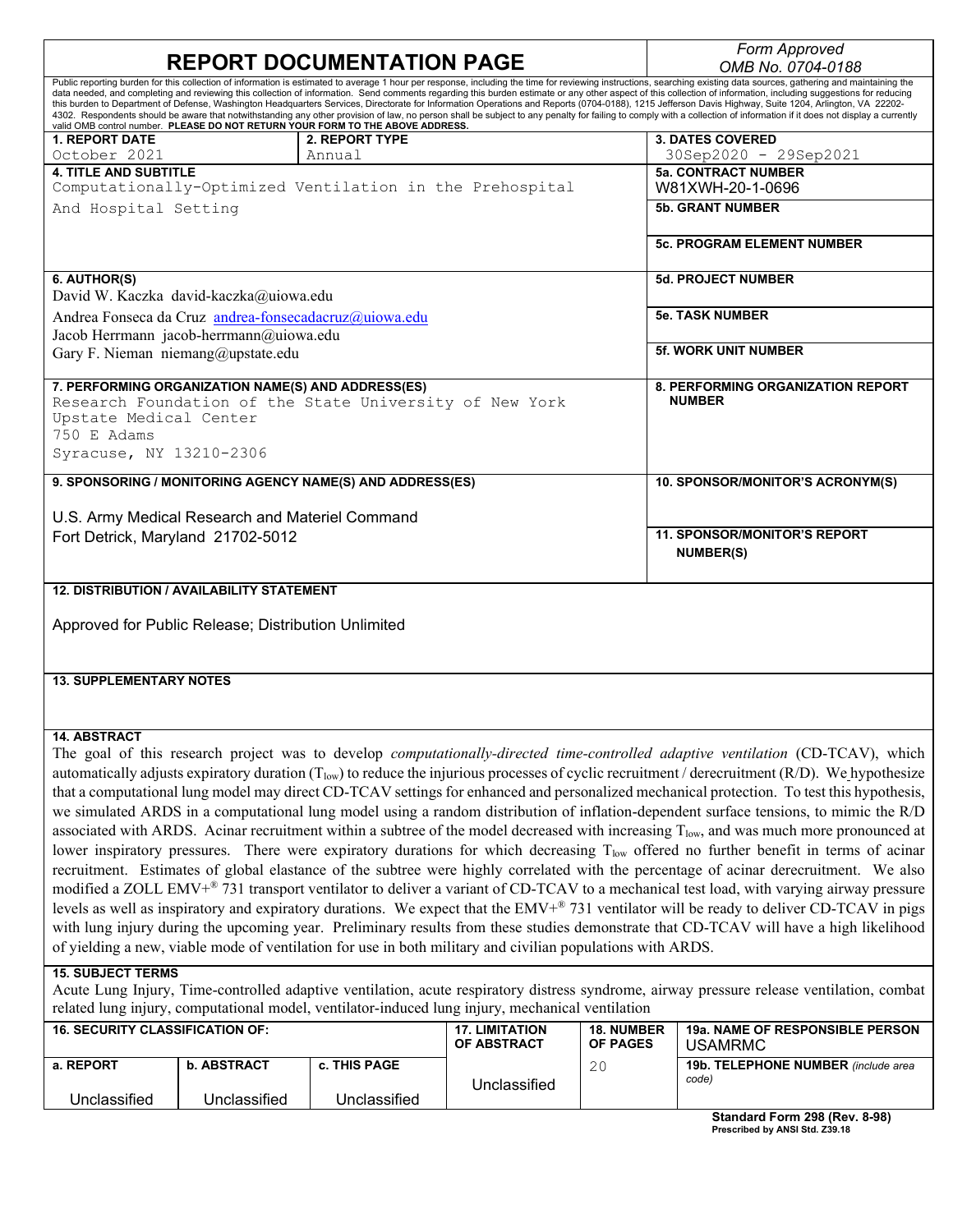# **TABLE OF CONTENTS**

| 1.0              | <b>INRODUCTION</b>                                                                   | $\overline{4}$ |
|------------------|--------------------------------------------------------------------------------------|----------------|
| 2.0              | <b>KEYWORDS</b>                                                                      | $\overline{4}$ |
| 3.0              | <b>ACCOMPLISHMENTS</b>                                                               | 5              |
| 3.1              | Goals of Project                                                                     | 5              |
| 3.2              | Goal Accomplishments                                                                 | 5              |
| 3.2.1            | Specific Aim 1                                                                       | 5              |
| 3.2.2            | Specific Aim $2$                                                                     | 9              |
| 3.2.3            | Specific Aim 3                                                                       | 10             |
| 3.3              | Opportunities for Training and Professional Development                              | 10             |
| 3.4              | How were the results disseminated to the communities of interest?                    | 12             |
| 3.5              | What do you plan to do during the next reporting period to accomplish the goals?     | 12             |
| 4.0              | <b>IMPACT</b>                                                                        | 12             |
| 4.1              | What was the impact on the development of the principal discipline of the project?   | 12             |
| 4.2              | What was the impact on other disciplines?                                            | 13             |
| 4.3              | What was the impact on technology transfer?                                          | 13             |
| 4.4              | What was the impact on society beyond science and technology?                        | 13             |
| 5.0              | <b>CHANGES / PROBLEMS</b>                                                            | 14             |
| $\overline{5.1}$ | Changes in approach and reasons for change                                           | 14             |
| 5.2              | Actual or anticipated problems or delays and actions or plans to resolve them        | 14             |
| $\overline{5.3}$ | Changes that had a significant impact on expenditures                                | 15             |
| 5.4              | Significant changes in the use or care of human subjects, vertebrate animals,        | 15             |
|                  | biohazards, and/or select agents                                                     |                |
| 6.0              | <b>PRODUCTS</b>                                                                      | 15             |
| 6.1              | <b>Journal Publications</b>                                                          | 15             |
| 6.2              | Books or other non-periodical, one-time publications                                 | 16             |
| 6.3              | Other Publications, Conference Papers, and Presentations                             | 16             |
| 6.4              | Website or other Internet site                                                       | 16             |
| $\overline{6.5}$ | Technologies or techniques                                                           | 16             |
| 6.6              | Inventions, patent applications and/or licenses                                      | 16             |
| 6.7              | <b>Other Products</b>                                                                | 16             |
| 7.0              | PARTICIPANTS & OTHER COLLABORATING ORGANIZATIONS                                     | 16             |
| 7.1              | What individuals have worked on the project?                                         | 16             |
| 7.2              | Has there been a change in the active other support of the PI or key personnel since | 17             |
|                  | the last reporting period?                                                           |                |
| 7.3              | What other organizations were involved as partners?                                  | 17             |
| 8.0              | SPECIAL REPORTING REQUIREMENTS                                                       | 17             |
| 9.0              | <b>REFERENCES</b>                                                                    | 18             |
| 10.0             | <b>APPENDICES</b>                                                                    | 20             |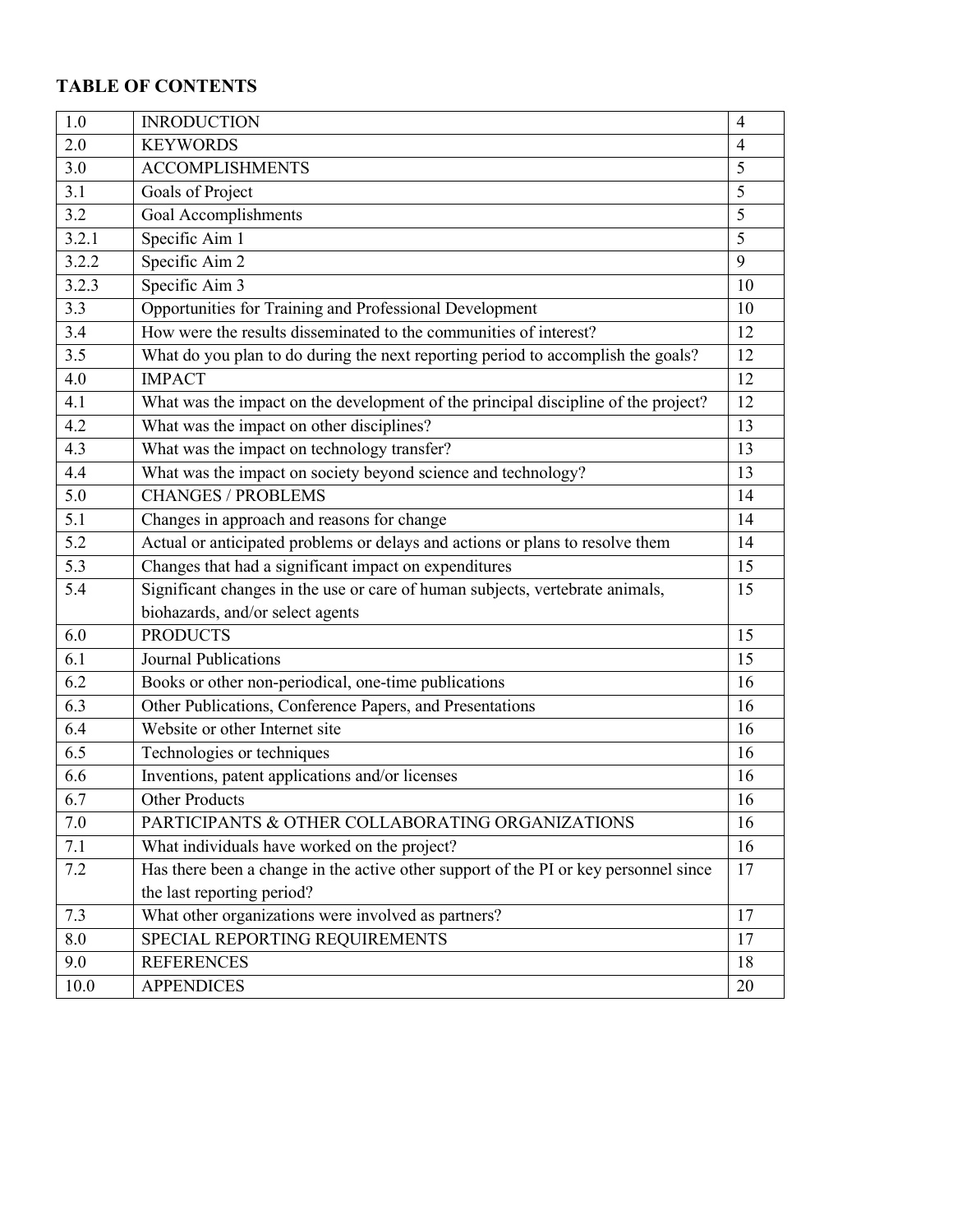#### **1.0 INTRODUCTION**

Severe trauma is a major problem in combat related casualties, which can progress into the acute respiratory distress syndrome (ARDS), especially for injured military personnel in austere, combat environments. Current ARDS treatment is supportive in the form of protective mechanical ventilation, typically using the ARDSnet protocol [3] which is designed to minimize ventilator induced lung injury (VILI). However, ARDS mortality has not been further reduced with this strategy [4]. Recent work has shown that regional lung strain is the primary mechanism driving progressive ARDS [15, 22]. We have previously demonstrated that alveoli change volume as a time-dependent, viscoelastic system, such that there is a time lag between the applied force (i.e., tidal volume) and alveolar recruitment. When this force is released (i.e., exhalation), there is a time lag before alveoli will collapse [1, 16, 21]. Thus the longer the time at inspiration the more alveoli will be recruited, and the shorter the expiration time the fewer alveoli will collapse. Our group has developed a "Time-Controlled Adaptive Ventilation" (TCAV) method, the set and adjust the airway pressure release ventilation (APRV) mode that we have shown to open and stabilize alveoli, and reduce regional lung strain, based on our knowledge of viscoelastic alveolar volume change [13, 18]. However, the ability to deliver TCAV reliably in the immediate post-trauma period, or during transport from the combat theater, is sorely lacking. **The objective of this project is to design candidate TCAV protocols for use in remote combat locations, as well as during pre-hospital transport, using sophisticated computational models of the injured lung with high anatomic and physiologic fidelity** [8, 9]. These protocols will be implemented on an existing military-grade transport ventilator, and validated in clinically relevant porcine models of ARDS. We hypothesize is that our computationally-directed TCAV method (CD-TCAV) will improve lung protective ventilation based on short-term physiologic indices of lung mechanics and gas exchange. More importantly our approach may have the ability to *personalize* ventilator settings based on the unique pathophysiology of individual patients, in contrast to the current standard of "one-size-fits-all" protocols. We anticipate that *these results will be directly translatable and testable in clinical trials*, thus guiding both therapy and technology development for future research in ARDS treatments and other forms of combatrelated lung injury.

### **2.0 KEYWORDS**

Acute lung injury Acute respiratory distress syndrome Airway pressure release ventilation Combat-related lung injury Computational model

Mechanical ventilation Porcine Time-controlled adaptive ventilation Ventilator-induced lung injury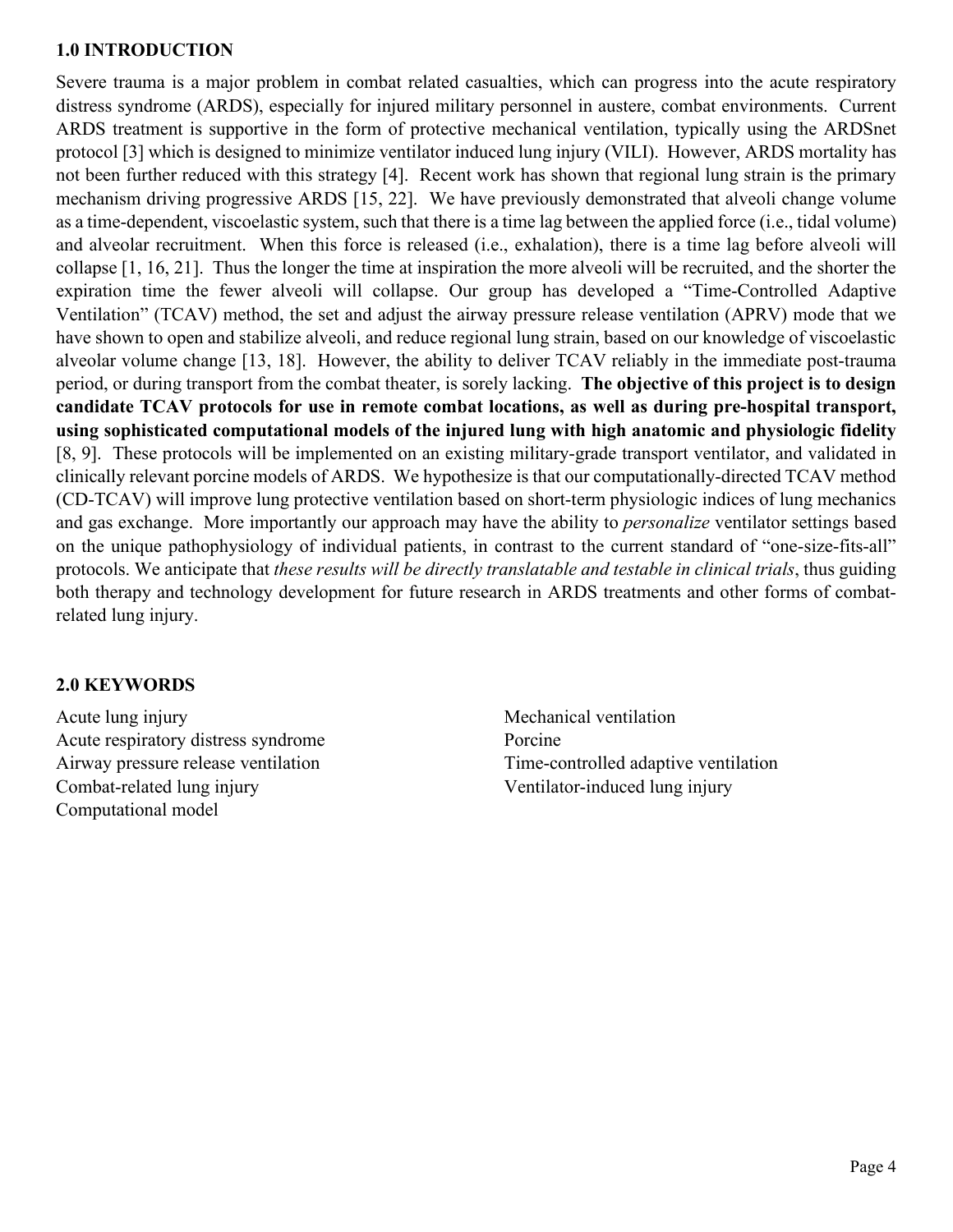## **3.0 ACCOMPLISHMENTS**

## **3.1 Goals of Project**

Our **goal** for this project is to design computationally directed candidate TCAV protocols (CD-TCAV) for use in remote combat locations, as well as during prehospital transport, using sophisticated computational models of the injured lung with high anatomic and physiologic fidelity [8, 9]. These protocols will be implemented on an existing military-grade transport ventilator (ZOLL EMV+® 731 Series), and validated in clinically relevant porcine models of ARDS [10]. Once fully realized, our computational modeling approach may direct TCAV settings for improved lung protection. More importantly, our approach will have the potential to *personalize* ventilator settings based on the unique pathophysiology of individual patients, in contrast to the current standard of "one-size-fits-all" protocols. In addition, ventilator settings will be *adaptive* as the patient's lung gets better or worse. The Specific Aims our project are: 1) to design candidate TCAV protocols for the injured lung, using structurally explicit computational models of the porcine respiratory system; and 2) to implement computationallydirected TCAV (CD-TCAV) on a military-grade transport



ventilator; and 3) to demonstrate that the CD-TCAV protocol will minimize VILI as compared to standard of care and protective (ARDSnet) protocols.

### **3.2 Goal Accomplishments**

During the first year of this award, we have made considerable progress with regard to our research plan, both in the development of a computational model of an injured porcine lung with high anatomic and physiologic fidelity, as well as in the implementation of airway pressure release ventilation (APRV) on the ZOLL 731 ventilator. This progress report details our accomplishments during the first year of our award, for each of the Specific Aims detailed below.

### *3.2.1 Specific Aim 1: Design candidate TCAV protocols for the injured lung, using structurally explicit computational models of the porcine respiratory system*

With regard to the computational modeling and protocol development of Specific Aim 1, we have enhanced our existing computational model of a three-dimensional airway network to simulate the effects of airway pressure release ventilation (APRV), with varying pressure levels and durations of inspiration and exhalation. The model consisted of a subtree of peripheral airway segments and viscoelastic acini extracted from a three-dimensional porcine airway tree (Figure 1). We modeled each airway segment and acinus using nonlinear resistive, inertial, and elastic elements (Figure 2), with mechanisms for time-dependent recruitment and derecruitment of individual acini (Figure 3), as well as strain-stiffening. Parenchymal interdependence was simulated using viscoelastic elements connecting adjacent acini, with resistive and elastic components weighted according to spatial distance (Figure 4).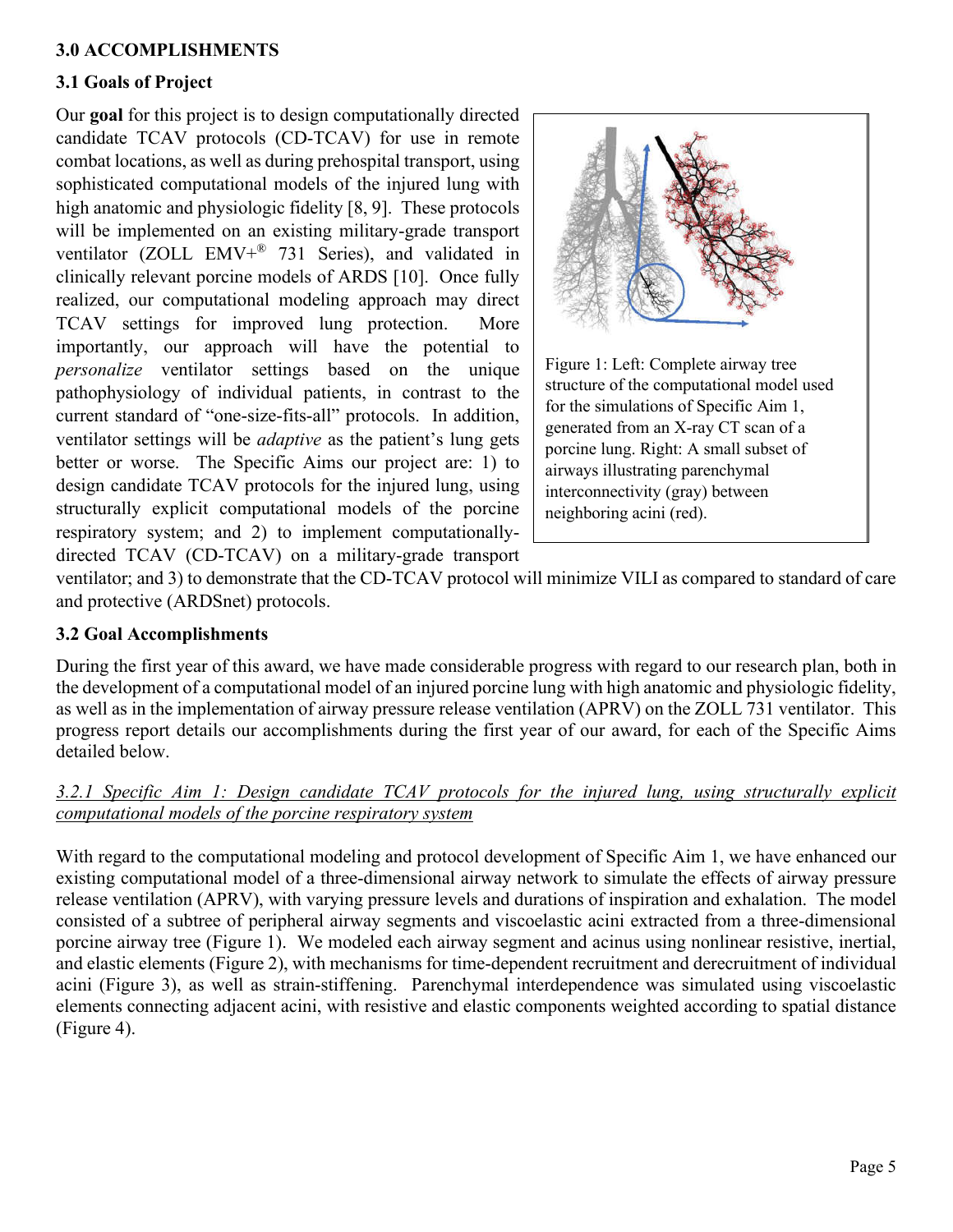

Using this model, we simulated lung injury using a random distribution of inflation-dependent surface tensions, to mimic varying degrees of surfactant dysfunction typical of ARDS. Due to the high computational time required for these simulations (see below), we studied the dynamics of parenchymal recruitment within a subtree of the model, consisting of 755 airway segments and 378 acini. APRV was simulated for a duration of 60 cycles (i.e., breaths) within this subtree of the model, assuming inspiratory pressures ( $P_{high}$ ) of 28 and 40 cm  $H_2O$  at the trachea, and exhalation durations  $(T_{low})$  ranging from 0.2 to 1.5 seconds. The APRV cycles were obtained after a simulated recruitment maneuver to 45 cm H2O for 30 seconds, and all data analyses were performed on the last five cycles of simulation. Example pressure profiles estimated at the trachea and at the root of the subtree are shown in Figure 5. As expected, overall acinar recruitment within the subtree was consistently high for  $P_{high}$  = 40 cm H<sub>2</sub>O compared to P<sub>high</sub> = 28 cm H<sub>2</sub>O, regardless of T<sub>low</sub> (Figure 6A). Moreover, lung recruitment decreased with increasing  $T_{low}$ , an effect that was much more pronounced for  $P_{high} = 28$  cm H<sub>2</sub>O. Interestingly for  $P_{high} =$ 28 cm H<sub>2</sub>O, there were expiratory durations for which decreasing  $T_{low}$  offered no further benefit in terms of acinar recruitment (i.e., less than 0.4 seconds), and above which no further derecruitment occurred (i.e., about 1.1 seconds). Between  $T_{low}$  values of 0.4 and 1.1 seconds, there was a transition phase in recruitment. For  $P_{high} = 40$ cm H<sub>2</sub>O, this transition phase was less apparent, with continual derecruitment occurring as  $T_{low}$  increased.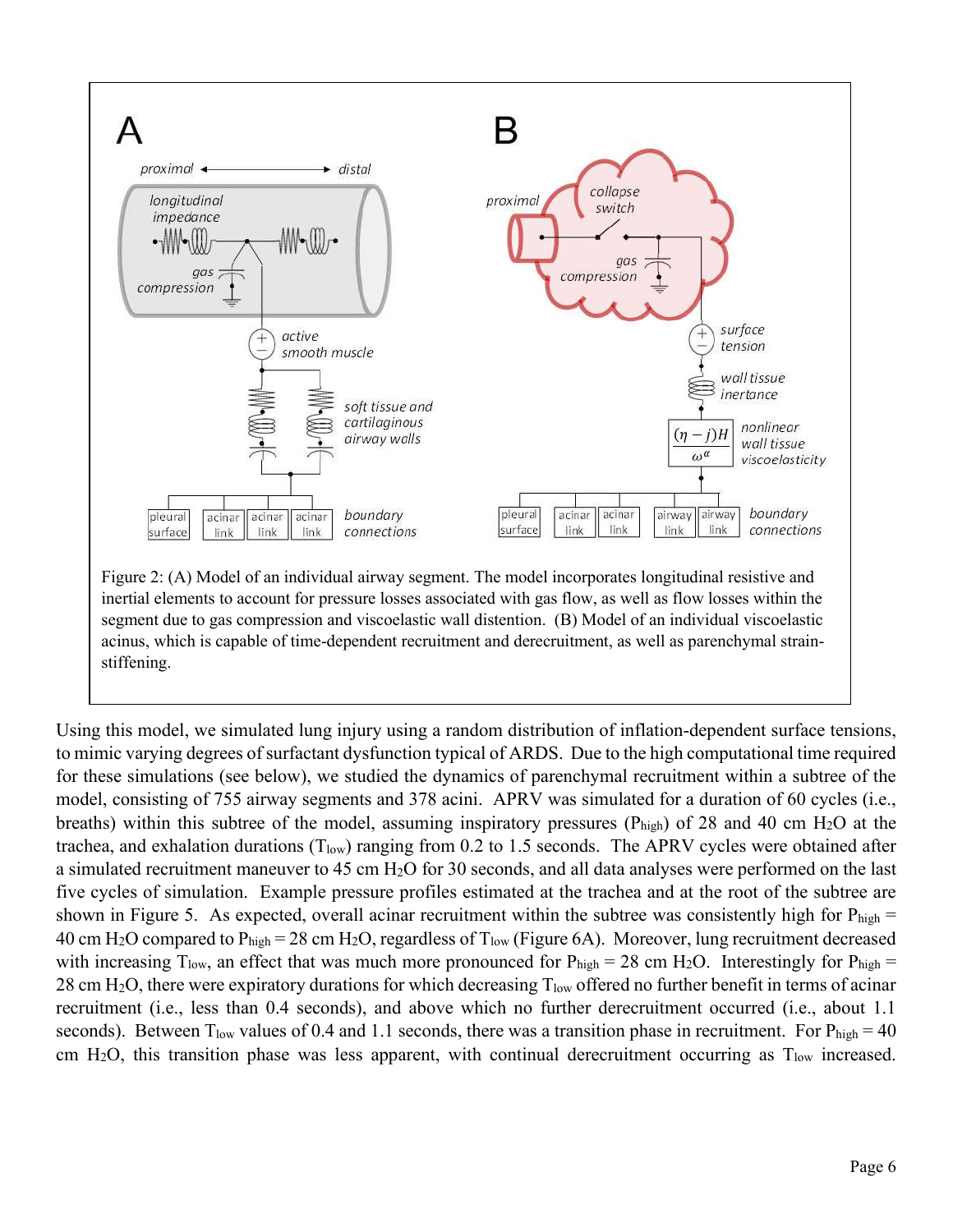

Corresponding estimates of global elastance (*E*) for the subtree, obtained from multiple linear regression of the flow and pressure waveforms at the root [11], are shown in Figure 6B. In general, these estimates of *E* paralleled the percentage of acinar recruitment, is indicated by their high degree of correlation (Figure 7).

In addition to the above simulations, we conducted a re-analysis of regional expiratory time constants (Figure 8), based on dynamic X-ray CT images in pigs obtained using Dr. Kaczka's previous CDMRP award (W81XWH-16-1-0434). We discovered that mechanical time constants obtained from exhaled gas volumes at the airway

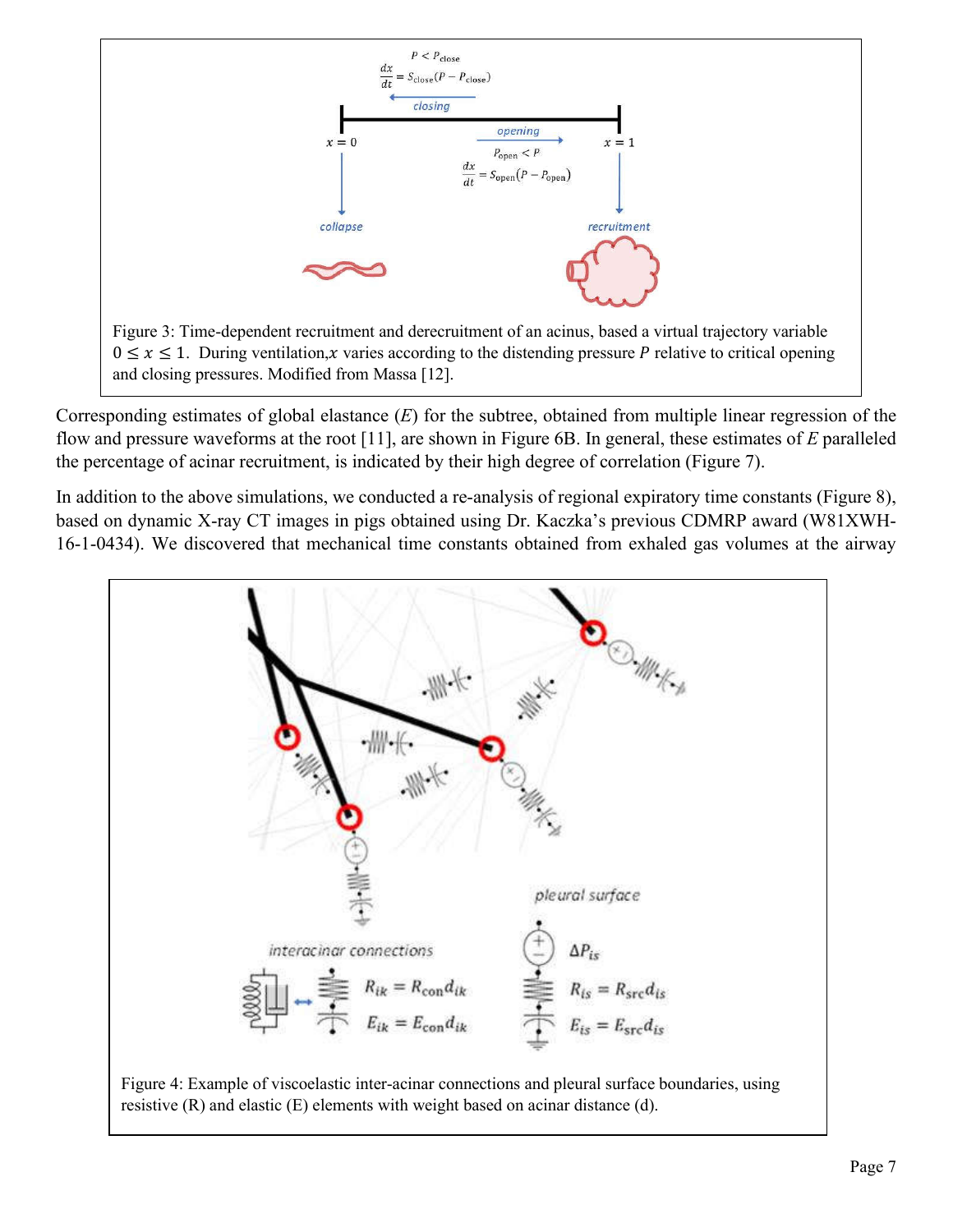

Figure 5: Example estimates of tracheal pressure and subtree root pressure for the computational porcine lung model. Simulations include a 10-second recruitment maneuver at 45 cm H2O, followed by APRV with  $P_{high} = 28$  cm H<sub>2</sub>O and  $T_{low} = 1.0$  seconds. Note that  $P_{low}$  at the trachea does not reach 0 cm H<sub>2</sub>O, although P<sub>low</sub> will be set on the ventilator to 0 cm H<sub>2</sub>O at the location of the simulated ventilator.



opening underestimate regional aeration time constants obtained from dynamic 4D CT image registration (Figure 8). With lung injury, poorly aerated regions of the lung experience larger intratidal changes in aeration over shorter time scales compared to normally aerated regions. These dynamic 4D CT imaging data provide supporting evidence for the susceptibility of poorly aerated regions to VILI, and that short exhalation times during mechanical ventilation result in functional benefit for injured lungs. Such *in vivo* information on expiratory deaeration time constants, especially with high anatomic resolution, have further enhanced our understanding of the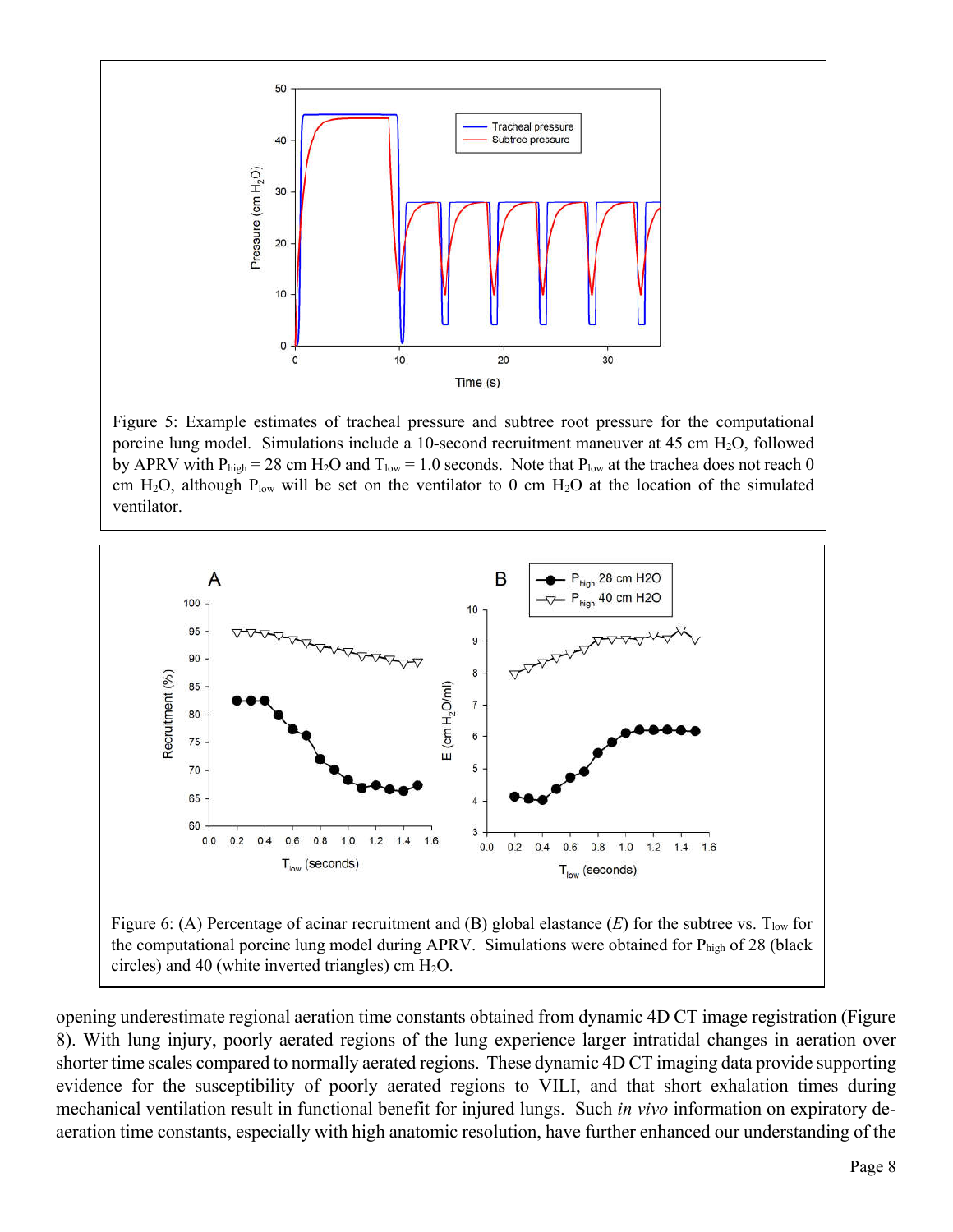process of derecruitment during exhalation. Moreover, these data provide a unique visual representation of how adjustments in  $T_{low}$  during APRV and TCAV may reduce the cyclic recruitment and derecruitment. Results from these CT images allow us to further improve the anatomic and physiologic fidelity of our computational model simulations. We also expect the results from these porcine lung images will be crucial for further development of candidate computationally-directed ventilator protocols.

In summary, these computational modeling simulations demonstrate a high potential for developing candidate ventilator protocols for the ZOLL 731 ventilator based on APRV and TCAV modalities. Ultimately, these unique modeling techniques developed from Specific Aim 1 will allow for the selection of subject-specific TCAV waveforms, especially when eventually combined with the experimental evidence of Specific Aim 3, to justify physiologicallyrelevant emphasis on parenchymal strain vs. derecruitment to reduce the risk for VILI. More importantly, our model may be further extended



Figure 7: Correlations between global elastance (*E*) and percent acinar recruitment for the computational porcine lung model using the APRV mode, set and adjusted with the TCAV method. Simulations were obtained for Phigh of 28 (black circles) and 40 (white inverted triangles) cm  $H_2O$ .

to address important physiological and clinical problems regarding ventilator management in many other respiratory pathologies of pediatric and adult patients.

### *3.2.2 Specific Aim 2: Implement CD-TCAV on a military grade transport ventilator*

In close collaboration with our corporate partners at ZOLL Medical Corporation, we have successfully implemented the airway pressure release ventilation (APRV) mode on the ZOLL 731 ventilator. This prototype device, with new firmware, is currently undergoing testing at the University of Iowa. Dr. Kaczka and his postdoctoral fellow Dr. Andrea Fonseca da Cruz have been using the modified ventilator to deliver APRV waveforms to a mechanical test load (Figure 9), with varying inspiratory and expiratory airway pressure levels (i.e., Phigh and  $P_{low}$ , respectively), as well as the durations of inspiration and expiration (i.e.,  $T_{high}$  and  $T_{low}$ , respectively). Figure 10 shows example airway pressure, flow, and volume waveforms delivered by the ZOLL 731 ventilator to a mechanical test lung (Michigan Instruments, Grand Rapids, MI) with a resistance of 20 cm  $H<sub>2</sub>O/L/s$  and compliance of 50 mL cm  $H_2O^{-1}$ . In addition to control by its firmware, the ventilator can also be controlled by a Matlab program (The Mathworks, Natick, MA), for programmable adjustments to  $T_{low}$  (i.e., the expiratory duration). We expect that this Matlab control will be interfaced with our computational modeling results, for the realization of a truly computationally-directed time controlled adaptive ventilation (CD-TCAV) mode. Additional *in vitro* testing of the ventilator, with varying resistive and compliant loads, is ongoing. We expect that the ZOLL 731 ventilator will be ready for our anticipated animal experiments at SUNY Upstate by March of 2022.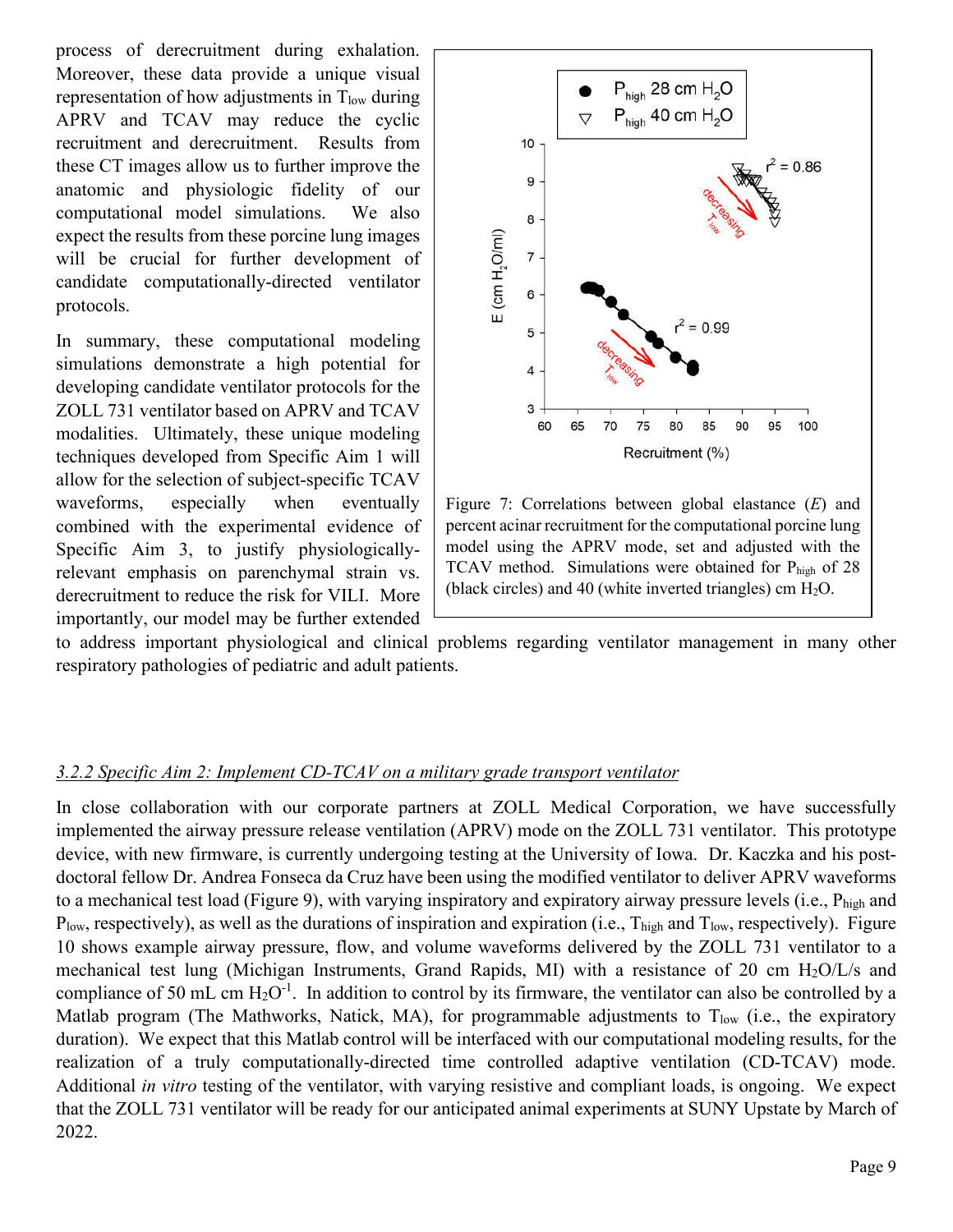*3.2.3 Specific Aim 3: Demonstrate that the computationally-directed TCAV (CD-TCAV) protocol will minimize VILI as compared to standard of care and protective (ARDSnet) protocols* 

We expect to begin animal studies at Syracuse using CD-TCAV by April of 2022.

# **3.3 Opportunities for Training and Professional Development**

Andrea Fonseca da Cruz, PhD, is a post-doctoral fellow in the Department of Anesthesia at the University of Iowa, and has been working under the direct supervision of Dr. Kaczka on all computational modeling and ventilator-prototyping aspects of this project. Dr. Cruz has assisted with the development of our computational model, and has managed the model simulations and predictions. As a part of her research focus, she is also intimately involved with programming the ZOLL EMV+® 731 Series transport ventilator for the delivery of APRV / TCAV waveforms, with automated adjustments in  $P_{high}$  and  $T_{low}$ . With the support of this award, Dr. Cruz is the primary author of a manuscript detailing a technique to estimate tracheal pressure in intubated pigs, which will have tremendous utility for estimation of respiratory mechanics during our CD-TCAV animal protocol. Dr. Cruz has dedicated 50% paid effort to this project in Year 1.



show (A) the end-expiratory CT image with lung segmentation (blue line); (B) end-expiratory aeration level; (C) the intratidal density change given by the difference between end-inspiratory and end-expiratory densities; and (D) the regional density time constants. From Herrmann et al. (7)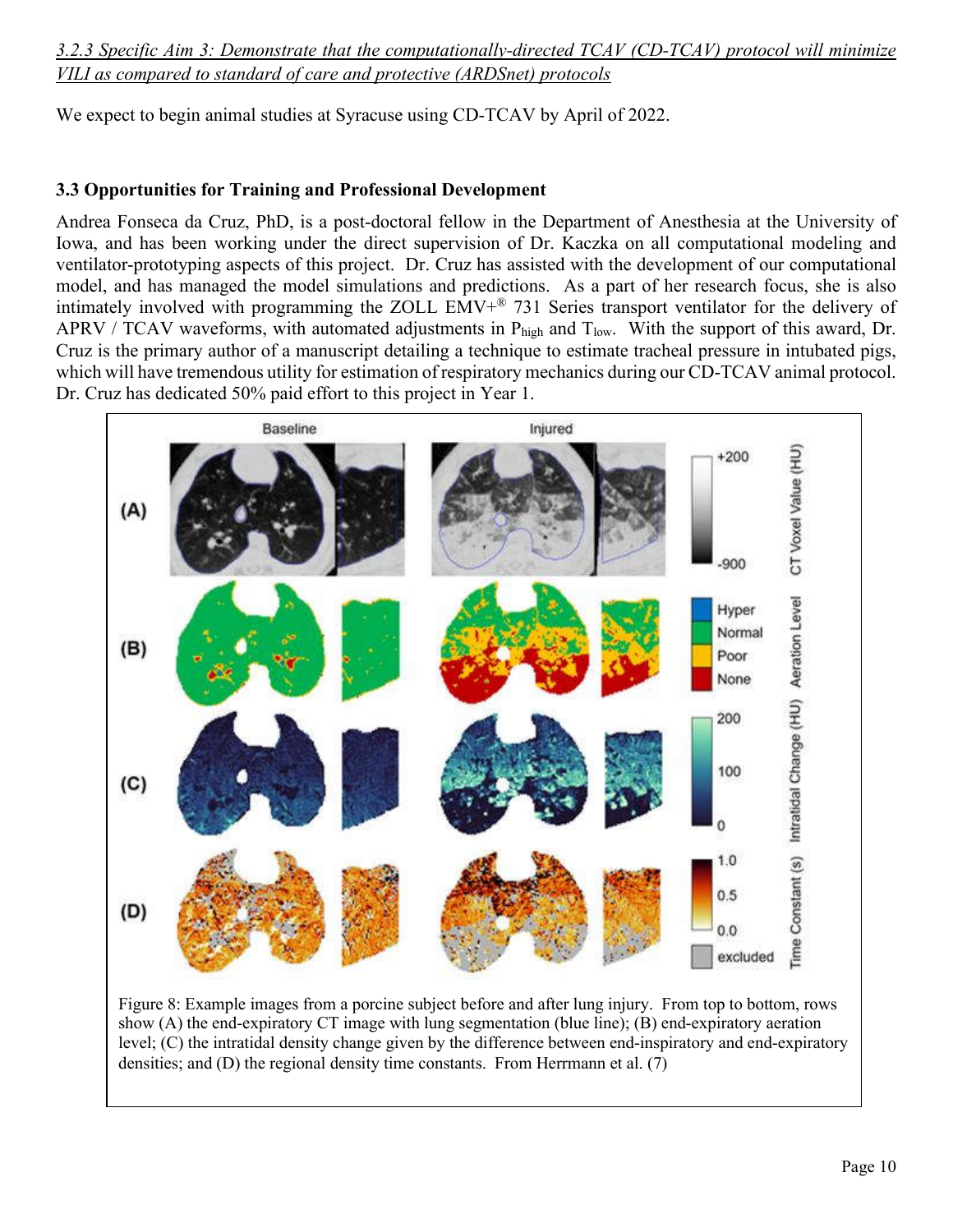

Figure 9: Photograph of the ZOLL EMV+® 731 Series ventilator with protype firmware, delivering an airway pressure release ventilation (APRV) waveform to a Michigan Instruments test lung.

Jacob Herrmann, PhD, is a post-doctoral fellow in the Roy J. Carver Department of Biomedical Engineering at the University of Iowa and has also been working under the supervision of Dr. Kaczka on the enhancement of the existing porcine computational model. He has also managed the analyses for the dynamic CT images in pigs, to determine the distribution of regional expiratory time constants during acute lung injury, to improve the predictions of derecruitment of the computational model. Dr. Herrmann was the primary author of a paper detailing this unique analysis [7]. Dr. Herrmann is currently supported by an NIH T32 post-doctoral training grant and does not draw any paid effort from this award.

Harry Ramcharran, MD, is an Upstate Medical University surgical resident that is doing a Research Fellowship in the Nieman laboratory. Dr Ramcharran has just completed a NIH funded study (R01HL142702) investigating the role of lung overdistension versus dynamic strain as mechanisms of VILI using the same lung injury model that will be used in this study [10]. Dr. Ramcharran will be responsible for conducting the experiments using the APRV modified ZOLL  $EMV^{\mathcal{R}}$  731 ventilator under the direction of Drs. Kaczka and Nieman.



Figure 10: Example airway pressure, flow, and volume waveforms delivered to the Michigan Instruments test lung with resistance of 20 cm  $H_2O/L/s$  and compliance of 50 mL cm  $H_2O<sup>-1</sup>$ .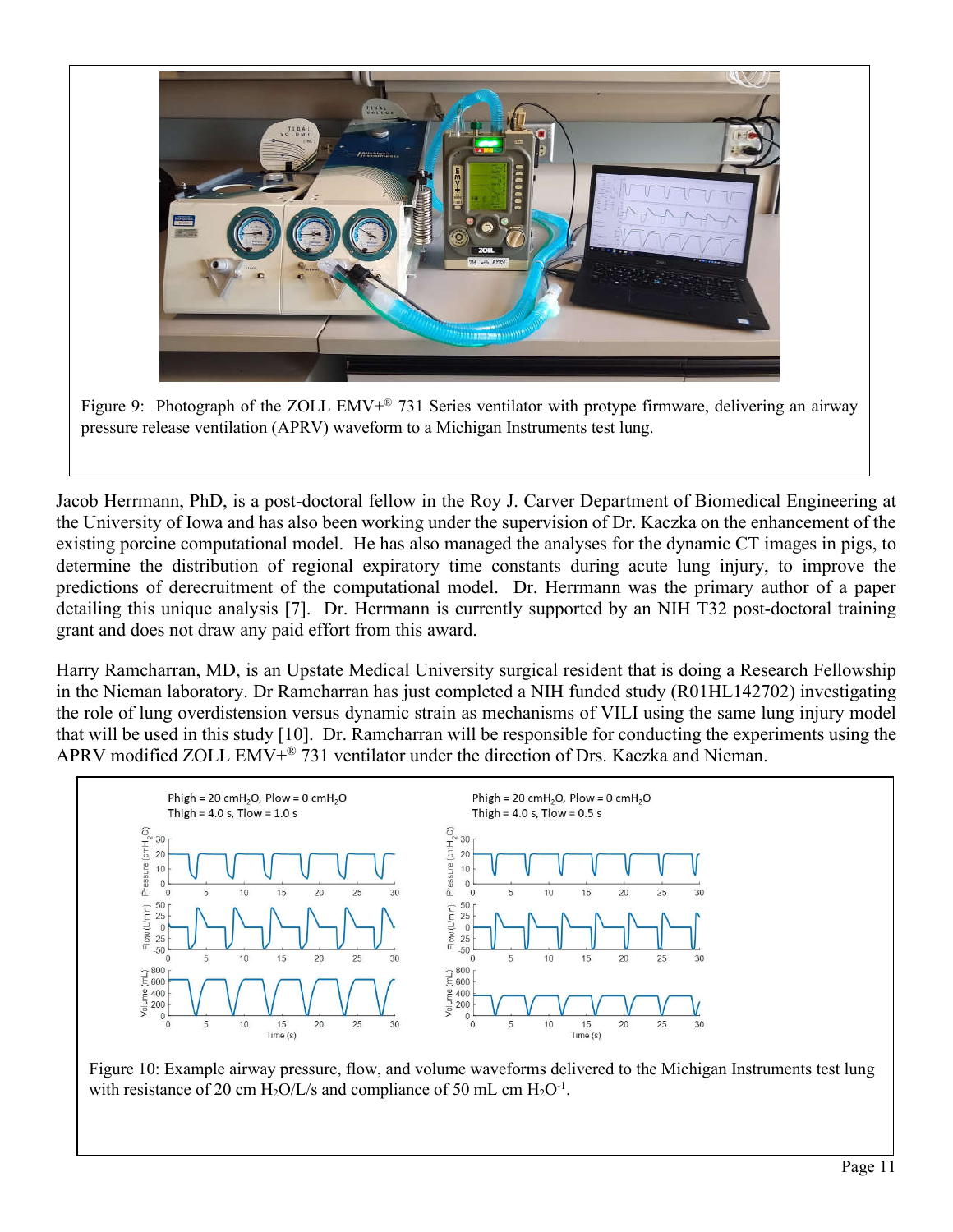## **3.4 How were the results disseminated to the communities of interest?**

Thus far, we have published one article in *Frontiers in Physiology* describing an image processing technique for estimating regional de-aeration during exhalation [7]. The audience for this journal consists mostly of organlevel physiologists and biomedical engineers. In addition, we have prepared another manuscript that describes a novel technique to estimate tracheal pressure in intubated pigs. This paper has been submitted to a journal and currently under peer review. We had planned to present a poster at the 2021 Military Health System Research Symposium (MHSRS), although this meeting was cancelled due to the ongoing COVID-19 pandemic. We have also published a paper reviewing the functional pathophysiology of SARS-CoV-2 induced acute lung injury including the clinical implications. We recommend that the TCAV method should be used for COVID-19 acute lung injury and included a working protocol in the supplemental material [6].

# **3.5 What do you plan to do during the next reporting period to accomplish the goals?**

We will continue to refine our computational model of the three-dimensional porcine lung, to simulate the effects of APRV and TCAV, with varying pressure levels and durations of inspiration and exhalation. We will continue to explore the various viscoelastic mechanisms by which the acini in the model are interconnected (Figure 4). We are also exploring various arrangements of mechanical couplings among the acini in the model, including Voigt, Maxwell, Kelvin, and Jeffreys bodies. These interconnections have allowed us to simulate various patterns of acinar recruitment and derecruitment for healthy and injured lung (Figure 11). Finally, we will continue to refine our firmware development for the EMV+® 731 Series ventilator, and continue our *in vitro* testing of CD-TCAV in a mechanical test lung.



### **4.0 IMPACT**

# **4.1 What was the impact on the development of the principal discipline of the project?**

The use of CD-TCAV is a promising and innovative approach to lung protective ventilation in ARDS and other forms of acute lung injury and respiratory failure. However, its use in patients still require considerable work to understand its application in pathophysiologies relevant to combat-related lung injury, especially in austere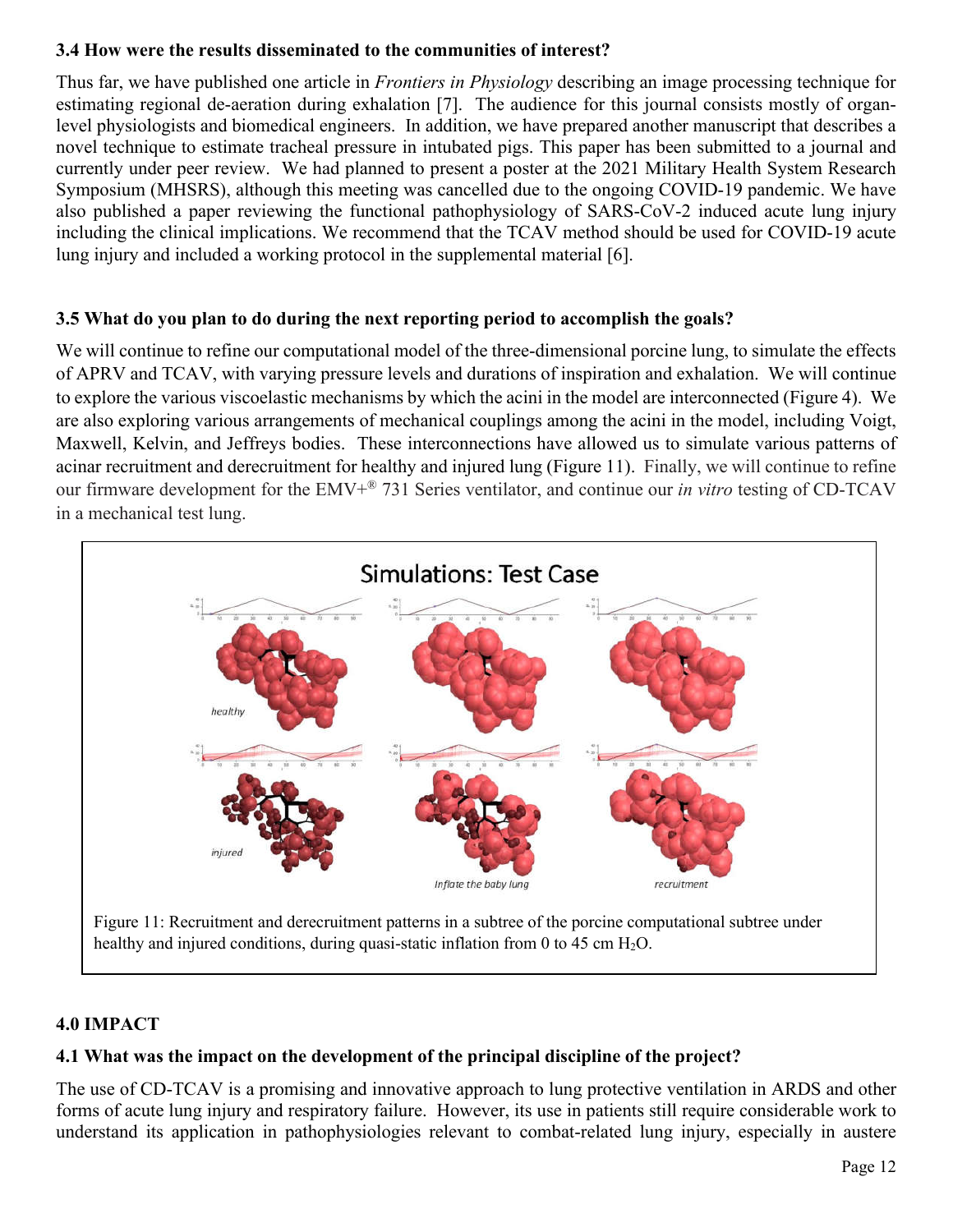environments and far-forward locations. Heterogeneous overdistention and derecruitment of the injured lung has important implications for optimal ventilation protocols and treatment strategies. The novel computational modeling and *in vitro* experimental techniques detailed in this progress report address fundamental questions regarding the mechanism by which TCAV and APRV may reduce the risk for VILI compared to traditional lung protective ventilation protocols. The immediate, short-term impact of this project is the development of a high*fidelity computational model that has tremendous potential to provide a mechanistic understanding of the factors associated with VILI.* Our work also provides a requisite, scientific basis for the eventual use of CD-TCAV in military environments, since our results will be easily translatable and testable in human clinical trials. CD-TCAV will have *long-term impact on guiding therapeutic and technological developments for future research in ARDS and other forms of combat-related lung injury*, with potential to significantly impact the morbidity and mortality.

## **4.2 What was the impact on other disciplines?**

While our *in silico* work is still in its early stages, the computational techniques that we have developed for gas transport in the airway tree of the porcine lung may have applications for material transport in other biological branching networks, such as vascular, hepatobiliary, or botanical trees. There is a great deal of cross-talk between the lung and other organ systems. Protecting the acutely injured lung and minimizing progressive lung tissue damage will also reduce distant organ dysfunction [17].

#### **4.3 What was the impact on technology transfer?**

We have an active collaboration with our corporate partner, ZOLL Medical Corporation, who manufactures and sells the ZOLL EMV $+^{\circ}$  731 Series portable ventilator that is used by the U.S. military, as well as other militaries and civilian prehospital and hospital-based users. For this project we are actively modifying the ventilator firmware, and take advantage of new hardware features that are currently being developed for DoD and commercial use, to provide the APRV modality using very specific settings from our CD-TCAV protocol. If successful, we will have a functioning portable ventilator that has been tested for safety and efficacy in a clinically applicable porcine model of ARDS. Given the potential benefit to both military and civilian patients, the data from this study, along with additional computational modeling and design history documentation, can then be used in an application to FDA for an Investigational Device Exemption (IDE). An IDE would allow us to study the performance of the system (ventilator with CD-TCAV software module) in a clinical trial of patients with trauma and acute illness. Data from the clinical trial could then be used to apply for device clearance and sale. ZOLL has always acted based on a commitment to developing solutions that enable our users to provide the best care possible. In parallel, ZOLL has ensured that these advancements meet the requirements necessary to support ill or injured warfighters and their care providers no matter the operating environment. ZOLL has more devices cleared and deployed in support of *en route* care and this work expands our collaboration and the prospect of new technology that evolves the standard of care.

#### **4.4 What was the impact on society beyond science and technology?**

ARDS and other forms of acute lung injury, whether in military or civilian settings, have major impact on public health in the United States, with an estimated 190,000 cases and 74,000 deaths annually. Significant reductions in mortality have been realized by the use of lung protective mechanical ventilation protocols, in which PEEP is used to recruit the lung and prevent repetitive end-expiratory opening and closing of airspaces, and smaller tidal volumes prevent end-inspiratory over-distension. Nonetheless, ARDS may still be exacerbated with inappropriate mechanical ventilation, resulting in a secondary VILI. CD-TCAV represents *a promising and innovative approach to lung protective ventilation*, although its use in patients will require considerably more work to understand its application in pathophysiologies relevant to ARDS and combat-related lung injury. Recent studies have shown that the combined ICU and post-hospital 2- year cost for an ARDS patient is \$128,860. Also, Cely et al [5] demonstrated that the incidence of ARDS in a VA Medical Center is much higher than currently reported since many of these patients are not mechanically ventilated or in the ICU. Survivors of ARDS often have long-term cognitive and pulmonary disabilities that require additional medical resources and reduce their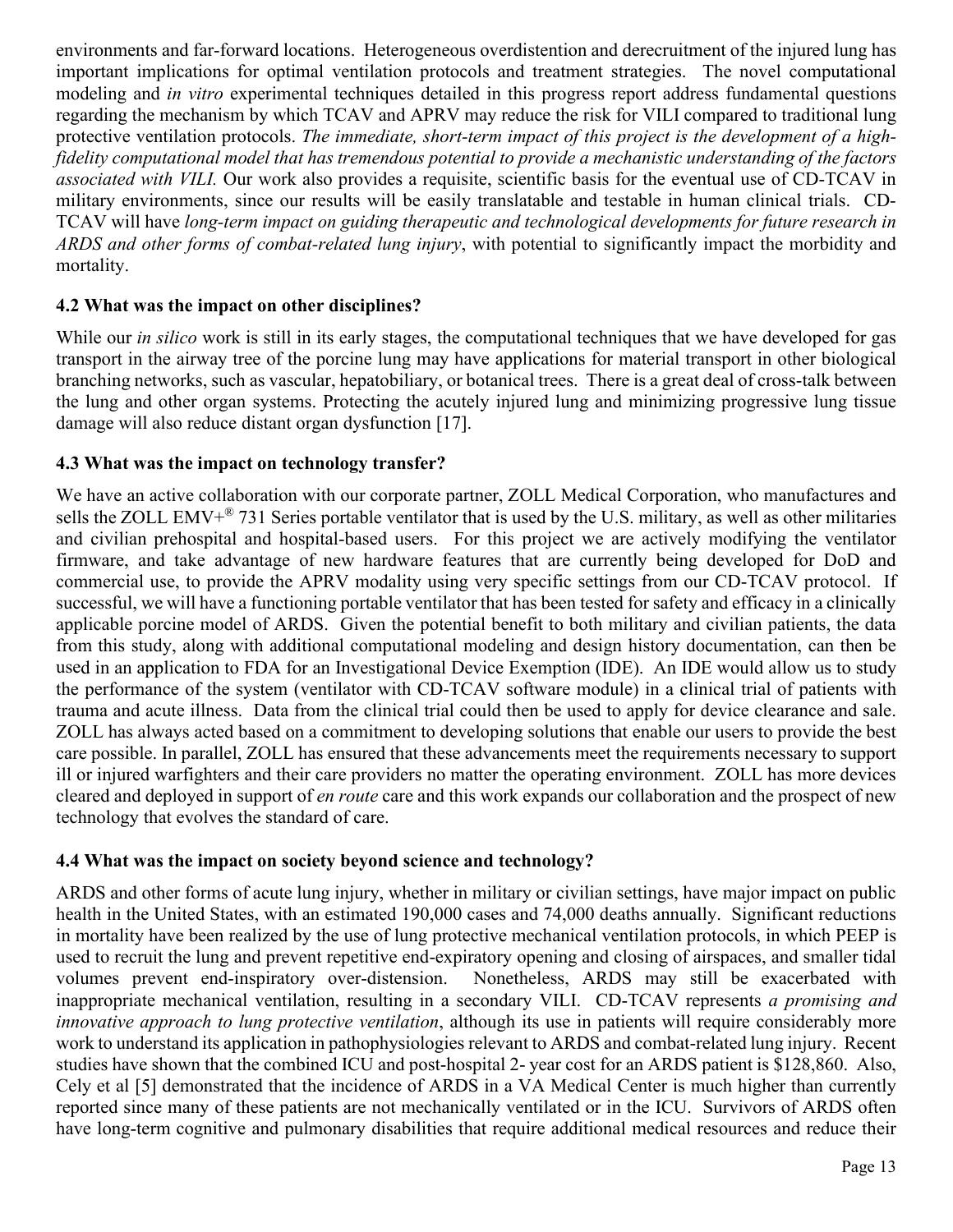social productivity, further increasing healthcare costs. In the case of the combat patient, these chronic ailments would prevent them from returning to active duty. Our group has shown that the basic TCAV protocol preserves surfactant, reduces lung inflammation, and prevents proteinaceous edema from entering the alveoli despite massive fluid resuscitation [12, 19, 20]. Blocking this pathogenesis derails the subsequent disease progression and prevents the development of ARDS. *Personalizing* the basic TCAV protocol using computational model (CD-TCAV) will greatly improve the protective effect, further reducing the mortality associated with ARDS. In addition, the ability to apply the TCAV protocol very early, during transport from the scene of the accident, and then continuation of the protocol into the Emergency Department, the Operating Room, and finally the Intensive Care Unit (ICU), will offer the patient the best chance of never developing ARDS. Our TCAV protocol can also be used on patients with established ARDS, may be highly effective at opening and stabilizing the lung, and may minimize the risk for VILI and ARDS associated mortality. Accordingly, *our project seeks to provide a solid, scientific basis for the rational use of this CD-TCAV in critically ill patients*, by demonstrating that CD-TCAV reduces the potential for VILI in both computational and animal models of combat-related lung injury. However, TCAV may *have more far-reaching implications for critical care medicine*. For example, this modality may not be limited to a treatment solely for ARDS, but may be used in the management of other mechanically heterogeneous forms of acute respiratory failure requiring supportive mechanical ventilation, such as asthma, COPD, or pneumonia.

### **5.0 CHANGES / PROBLEMS**

#### **5.1 Changes in approach and reasons for change**

We are actively exploring some alterations in our initial approach for developing a CD-TCAV protocol. The computational time for the model simulations of lung recruitment and overdistention remains a significant issue for our computationally-directed ventilator protocol. As stated in our previous progress reports from Quarters 1, 2, and 3, the structural complexity of our high-fidelity three-dimensional model requires several hours to simulate a few minutes worth of ventilation data on our current high-performance computing cluster at the University of Iowa. Indeed, the computational time for our simulations grows exponentially with the size of our airway tree. As detailed above, we continue to investigate other methodologies to perform within-breath adjustments, including simpler computational models that capture gross mechanical behavior of parenchymal recruitment and overdistention, albeit with substantial reductions in the degrees of freedom for the independent parameters. For example, estimates of global respiratory system elastance or the nonlinearity of elastance, may provide a very robust reflection of the overall degree of derecruitment or overdistention within the lung (Figure 7), and can be obtained with substantial reductions in computational overhead [11]. In addition, we are exploring more computationally efficient models of the porcine lung, for which the time-intensive dynamic processes of recruitment and derecruitment in the presence of mechanical tethering is limited to a "transitional" (or unstable) zone of the lung (Figure 12). The existence of such a transition zone is very consistent with our 4D CT imaging studies in pigs [7].

#### **5.2 Actual or anticipated problems or delays and actions or plans to resolve them**

The basic TCAV protocol has already been shown effective in reducing lung injury and mortality in both highfidelity translational animal models of ARDS and in a statistical analysis on patients in the SICU [2, 12, 19, 20]. It is also the primary ventilation strategy at the *R. Adam Cowley Shock/Trauma Center* of the University of Maryland. In the proposed application we seek to improve the basic TCAV protocol using computationally model. However, our model is based on the extensive database of Dr. Kaczka's whole-lung high resolution CT images, allowing these models to incorporate three-dimensional airway and vascular segments, as well as the heterogeneous parenchymal mechanics associated with ARDS. Our computational model is unique in its ability to replicate regional lung strain, with high anatomic and physiologic fidelity [8, 9]. We remain confident that our computational model predictions will identify the optimal combinations of airway pressures, flows, volumes, and application times necessary to open and stabilize the lung. In the unlikely event that computational modeling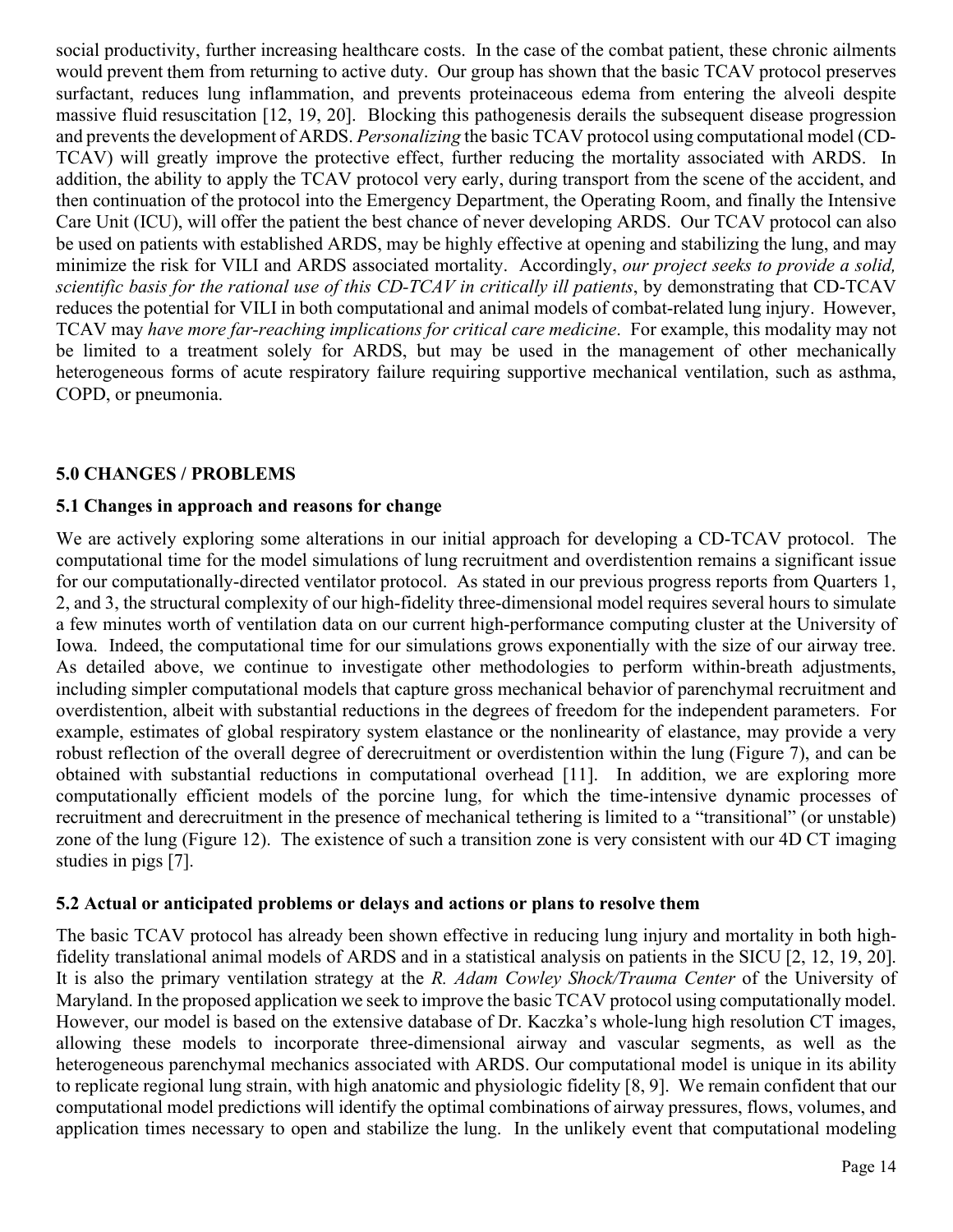

does not improve the efficacy of the basic TCAV protocol, we will identify the problem by analyzing the data from Specific Aim 3. After the possible errors are identified and used to further refine the computational model, another round of *in silico* simulations will be conducted, using this information and animal experiments with an alternative CD-TCAV protocol. We anticipate no problems in modifying the ZOLL EMV $+$ <sup>®</sup> 731 Series ventilator to deliver the CD-TCAV protocol.

### **5.3 Changes that had a significant impact on expenditures**

Nothing to report.

### **5.4 Significant changes in the use or care of human subjects, vertebrate animals, biohazards, and/or select agents**

Nothing to report.

#### **6.0 PRODUCTS**

#### **6.1 Journal Publications**

Herrmann, J., Gerard, S.E., Shao, W., et al. (2021). "Effects of Lung Injury on Regional Aeration and Expiratory Time Constants: Insights From Four-Dimensional Computed Tomography Image Registration." *Front Physiol* **12**: 707119.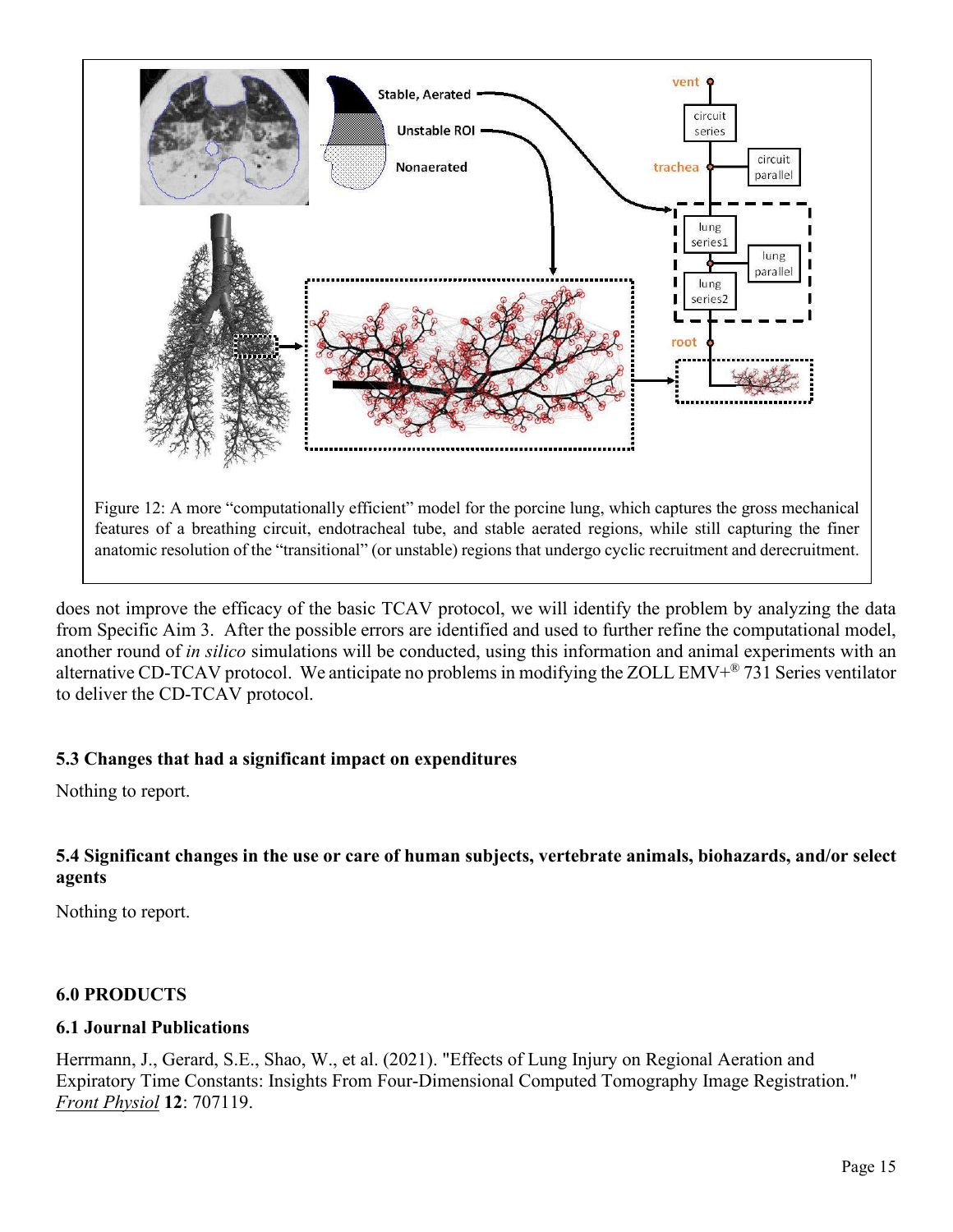Habashi NM, Camporota L, Gatto LA, Nieman GF. "Functional pathophysiology of SARS-CoV-2-induced lung injury and clinical implications." *J Appl Physiol* 2021;130:877-891.

## *Submitted Manuscripts*

Cruz, A.F., Herrmann, J., Carvalho, C. R. R., Kaczka, D.W. "A Comparison of Endotracheal Tube Compensation Techniques for the Measurement of Respiratory Mechanical Impedance." Under review in Journal of Clinical Monitoring and Computing.

## **6.2 Books or other non-periodical, one-time publications**

Nothing to report

## **6.3 Other Publications, Conference Papers, and Presentations**

#### *Upcoming Conferences*:

#### **6.4 Website or other Internet site**

#### **6.5 Technologies or techniques**

Nothing to report

#### **6.6 Inventions, patent applications and/or licenses**

Nothing to report

#### **6.7 Other Products**

Nothing to Report

# **7.0 PARTICIPANTS & OTHER COLLABORATING ORGANIZATIONS**

### **7.1 What individuals have worked on the project?**

| Name:                             | David W. Kaczka, M.D., Ph.D.                                                                                                                                                                                                                                                                                                                                           |
|-----------------------------------|------------------------------------------------------------------------------------------------------------------------------------------------------------------------------------------------------------------------------------------------------------------------------------------------------------------------------------------------------------------------|
| Project Role:                     | Associate Professor, University of Iowa                                                                                                                                                                                                                                                                                                                                |
| Researcher Identifier (ORCID ID): | 0000-0003-4378-5242                                                                                                                                                                                                                                                                                                                                                    |
| Nearest person month worked:      | 3.2                                                                                                                                                                                                                                                                                                                                                                    |
| Contribution to Project:          | Dr. Kaczka is directing the subcontract to the<br>University of Iowa and directly supervising<br>the work for Drs. Cruz and Herrmann in the<br>development of the computational model in<br>Specific Aim 1, as well as the programming<br>the ZOLL EMV+ <sup>®</sup> 731 Series transport<br>ventilator for the delivery of APRV / TCAV<br>waveforms in Specific Aim 2 |
| <b>Other Funding Support:</b>     | NIH, ZOLL Medical, Department of Defense                                                                                                                                                                                                                                                                                                                               |

| Name:                             | Andrea Fonseca da Cruz     |
|-----------------------------------|----------------------------|
| Project Role:                     | <b>Postdoctoral Fellow</b> |
| Researcher Identifier (ORCID ID): | 0000-0001-6969-1223        |
| Nearest person month worked:      |                            |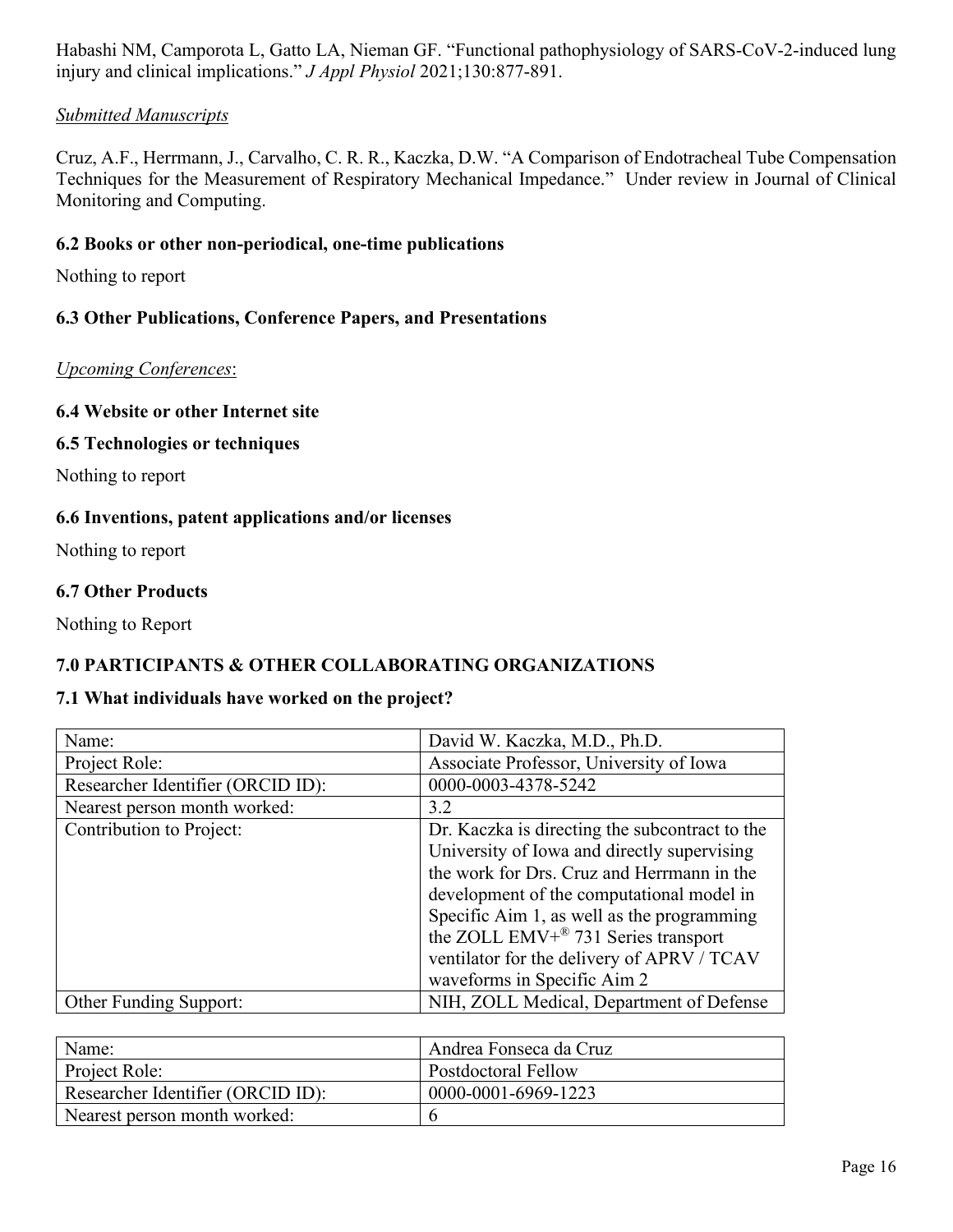| Contribution to Project:          | Dr Cruz is developing the computational<br>model in Specific Aim 1, and is also intimately<br>involved with programming the ZOLL<br>$EMV+^{\otimes}$ 731 Series transport ventilator for the<br>delivery of APRV / TCAV waveforms |
|-----------------------------------|-----------------------------------------------------------------------------------------------------------------------------------------------------------------------------------------------------------------------------------|
| Other Funding Support:            | ZOLL Medical Corporation, Department of                                                                                                                                                                                           |
|                                   | Defense                                                                                                                                                                                                                           |
|                                   |                                                                                                                                                                                                                                   |
| Name:                             | Jacob Herrmann, Ph.D.                                                                                                                                                                                                             |
| Project Role:                     | <b>Postdoctoral Fellow</b>                                                                                                                                                                                                        |
| Researcher Identifier (ORCID ID): | 0000-0001-5046-5592                                                                                                                                                                                                               |
| Nearest person month worked:      |                                                                                                                                                                                                                                   |
| Contribution to Project:          | Dr Herrmann is developing the computational                                                                                                                                                                                       |
|                                   | model in Specific Aim 1                                                                                                                                                                                                           |
| Other Funding Support:            | <b>NIH</b>                                                                                                                                                                                                                        |
|                                   |                                                                                                                                                                                                                                   |
| Name:                             | Gary Nieman                                                                                                                                                                                                                       |
| Project Role:                     | Principal Investigator                                                                                                                                                                                                            |
| Researcher Identifier (ORCID ID): | 0000-0002-4541-4472                                                                                                                                                                                                               |
| Nearest person month worked:      |                                                                                                                                                                                                                                   |
| Contribution to Project:          | Analyzed the data generated by Drs. Kaczka,                                                                                                                                                                                       |
|                                   | Cruz, and Herrmann for the development of                                                                                                                                                                                         |
|                                   | the computational model in Specific Aim 1,                                                                                                                                                                                        |
|                                   | as well as that generated by the ZOLL                                                                                                                                                                                             |
|                                   | $EMV+^{\circledR}$ 731 Series transport ventilator                                                                                                                                                                                |
|                                   | modified to deliver APRV / TCAV                                                                                                                                                                                                   |
|                                   | waveforms in Specific Aim 2                                                                                                                                                                                                       |
| <b>Other Funding Support:</b>     | <b>NIH</b>                                                                                                                                                                                                                        |

# **7.2 Has there been a change in the active other support of the PI or key personnel since the last reporting period?**

Dr Kaczka was awarded a FY20 PRMRP-Expansion Award: W81XWH-20-PRMRP-EA effective 01-Aug-2021 to 31-Jul-2024 for "Preclinical Evaluation of Multi-Frequency Oscillatory Ventilation in a Large Animal Model of Acute Respiratory Failure". This project has salary support for Dr. Kaczka and Dr. Cruz. This new project is fully independent of the current project.

# **7.3 What other organizations were involved as partners?**

ZOLL Medical Corporation, Chelmsford, MA

# **8.0 SPECIAL REPORTING REQUIREMENTS**

Nothing to report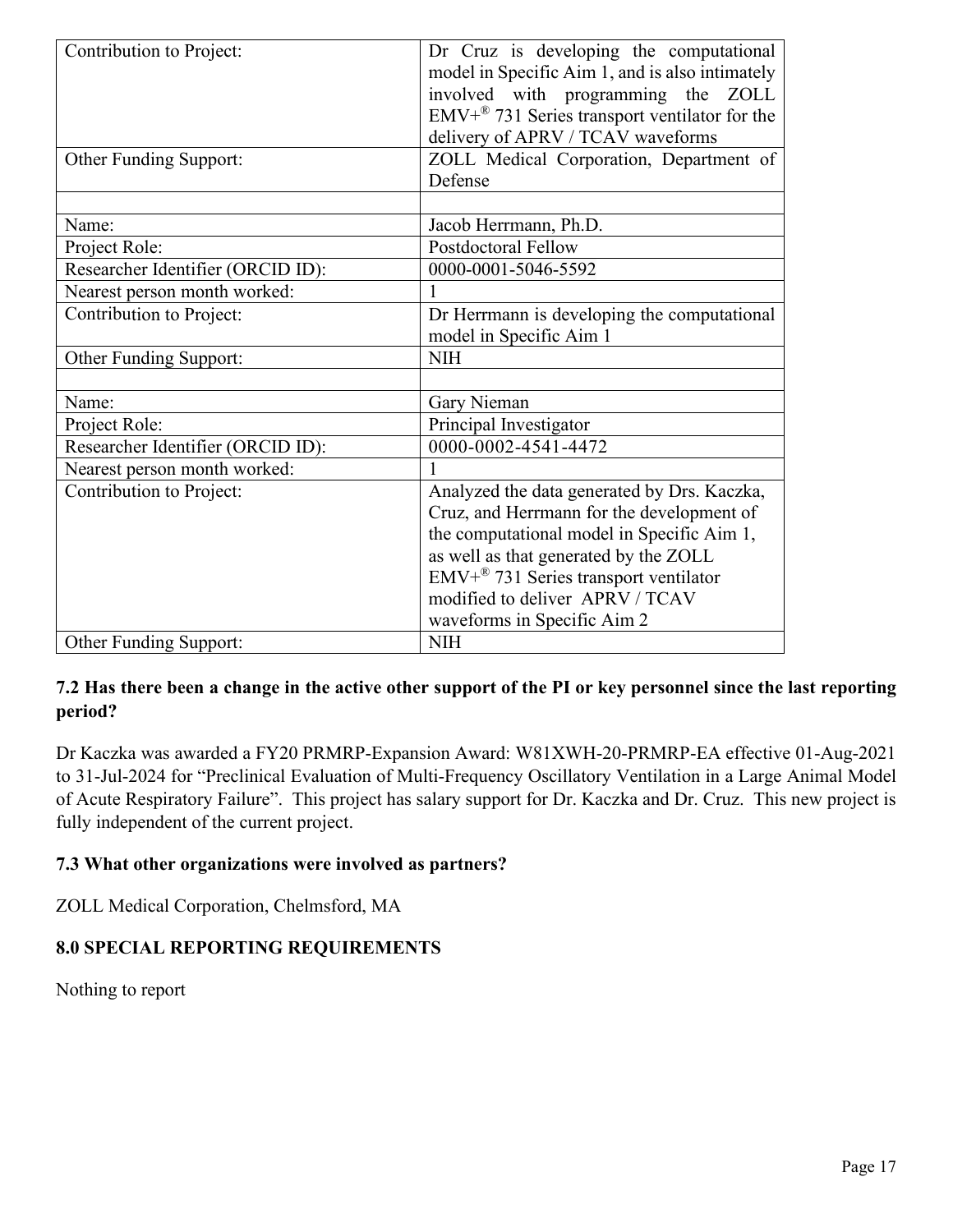#### **9.0 REFERENCES**

1. **Albert SP, DiRocco J, Allen GB, Bates JH, Lafollette R, Kubiak BD, Fischer J, Maroney S, and Nieman GF**. The role of time and pressure on alveolar recruitment. *J Appl Physiol* 106: 757-765, 2009.

2. **Andrews PL, Shiber JR, Jaruga-Killeen E, Roy S, Sadowitz B, O'Toole RV, Gatto LA, Nieman GF, Scalea T, and Habashi NM**. Early application of airway pressure release ventilation may reduce mortality in high-risk trauma patients: a systematic review of observational trauma ARDS literature. *J Trauma Acute Care Surg* 75: 635-641, 2013.

3. **ARDSnet**. Ventilation with lower tidal volumes as compared with traditional tidal volumes for acute lung injury and the acute respiratory distress syndrome. The Acute Respiratory Distress Syndrome Network. *N Engl J Med* 342: 1301-1308, 2000.

4. **Bellani G, Laffey JG, Pham T, Fan E, Brochard L, Esteban A, Gattinoni L, van Haren F, Larsson A, McAuley DF, Ranieri M, Rubenfeld G, Thompson BT, Wrigge H, Slutsky AS, and Pesenti A**. Epidemiology, Patterns of Care, and Mortality for Patients With Acute Respiratory Distress Syndrome in Intensive Care Units in 50 Countries. *JAMA* 315: 788-800, 2016.

5. **Cely CM, Rojas JT, Maldonado DA, Schein RM, and Quartin AA**. Use of intensive care, mechanical ventilation, both, or neither by patients with acute lung injury. *Crit Care Med* 38: 1126-1134, 2010. 6. **Habashi NM, Camporota L, Gatto LA, and Nieman G**. Functional pathophysiology of SARS-CoV-2-induced acute lung injury and clinical implications. *J Appl Physiol (1985)* 130: 877-891, 2021.

7. **Herrmann J, Gerard SE, Shao W, Xin Y, Cereda M, Reinhardt JM, Christensen GE, Hoffman EA, and Kaczka DW**. Effects of Lung Injury on Regional Aeration and Expiratory Time Constants: Insights From Four-Dimensional Computed Tomography Image Registration. *Front Physiol* 12: 707119, 2021.

8. **Herrmann J, Tawhai MH, and Kaczka DW**. Computational modeling of primary blast lung injury: Implications for ventilator management. *Mil Med* 184: 273-281, 2019.

9. **Herrmann J, Tawhai MH, and Kaczka DW**. Strain, strain rate, and mechanical power: An optimization comparison for oscillatory ventilation. *Int J Numer Method Biomed Eng* 35: e3238, 2019.

10. **Jain SV, Kollisch-Singule M, Satalin J, Searles Q, Dombert L, Abdel-Razek O, Yepuri N, Leonard A, Gruessner A, Andrews P, Fazal F, Meng Q, Wang G, Gatto LA, Habashi NM, and Nieman GF**. The role of high airway pressure and dynamic strain on ventilator-induced lung injury in a heterogeneous acute lung injury model. *Intensive Care Med Exp* 5: 25, 2017.

11. **Kaczka DW, Barnas GM, Suki B, and Lutchen KR**. Assessment of time-domain analyses for estimation of low-frequency respiratory mechanical properties and impedance spectra. *Annals of Biomedical Engineering* 23: 135-151, 1995.

12. **Kollisch-Singule M, Emr B, Jain SV, Andrews P, Satalin J, Liu J, Porcellio E, Kenyon V, Wang G, Marx W, Gatto LA, Nieman GF, and Habashi NM**. The effects of airway pressure release ventilation on respiratory mechanics in extrapulmonary lung injury. *Intensive Care Med Exp* 3: 35, 2015.

13. **Kollisch-Singule M, Jain S, Andrews P, Smith BJ, Hamlington-Smith KL, Roy S, DiStefano D, Nuss E, Satalin J, Meng QH, Marx W, Bates JHT, Gatto LA, Nieman GF, and Habashi NM**. Effect of Airway Pressure Release Ventilation on Dynamic Alveolar Heterogeneity. *Jama Surgery* 151: 64-72, 2016.

14. **Massa CB, Allen GB, and Bates JHT**. Modeling the dynamics of recruitment and derecruitment in mice with acute lung injury. *J Appl Physiol* 105: 1813-1821, 2008.

15. **Motta-Ribeiro GC, Hashimoto S, Winkler T, Baron RM, Grogg K, Paula L, Santos A, Zeng C, Hibbert K, Harris RS, Bajwa E, and Vidal Melo MF**. Deterioration of Regional Lung Strain and Inflammation during Early Lung Injury. *Am J Respir Crit Care Med* 2018.

16. **Nieman GF, Satalin J, Kollisch-Singule M, Andrews P, Aiash H, Habashi NM, and Gatto LA**. Physiology in Medicine: Understanding dynamic alveolar physiology to minimize ventilator-induced lung injury. *J Appl Physiol (1985)* 122: 1516-1522, 2017.

17. **Quílez ME, López-Aguilar J, and Blanch L**. Organ crosstalk during acute lung injury, acute respiratory distress syndrome, and mechanical ventilation. *Curr Opin Crit Care* 18: 23-28, 2012.

18. **Roy S, Habashi N, Sadowitz B, Andrews P, Ge L, Wang G, Roy P, Ghosh A, Kuhn M, Satalin J, Gatto LA, Lin X, Dean DA, Vodovotz Y, and Nieman G**. Early Airway Pressure Release Ventilation Prevents Ards-a Novel Preventive Approach to Lung Injury. *Shock* 39: 28-38, 2013.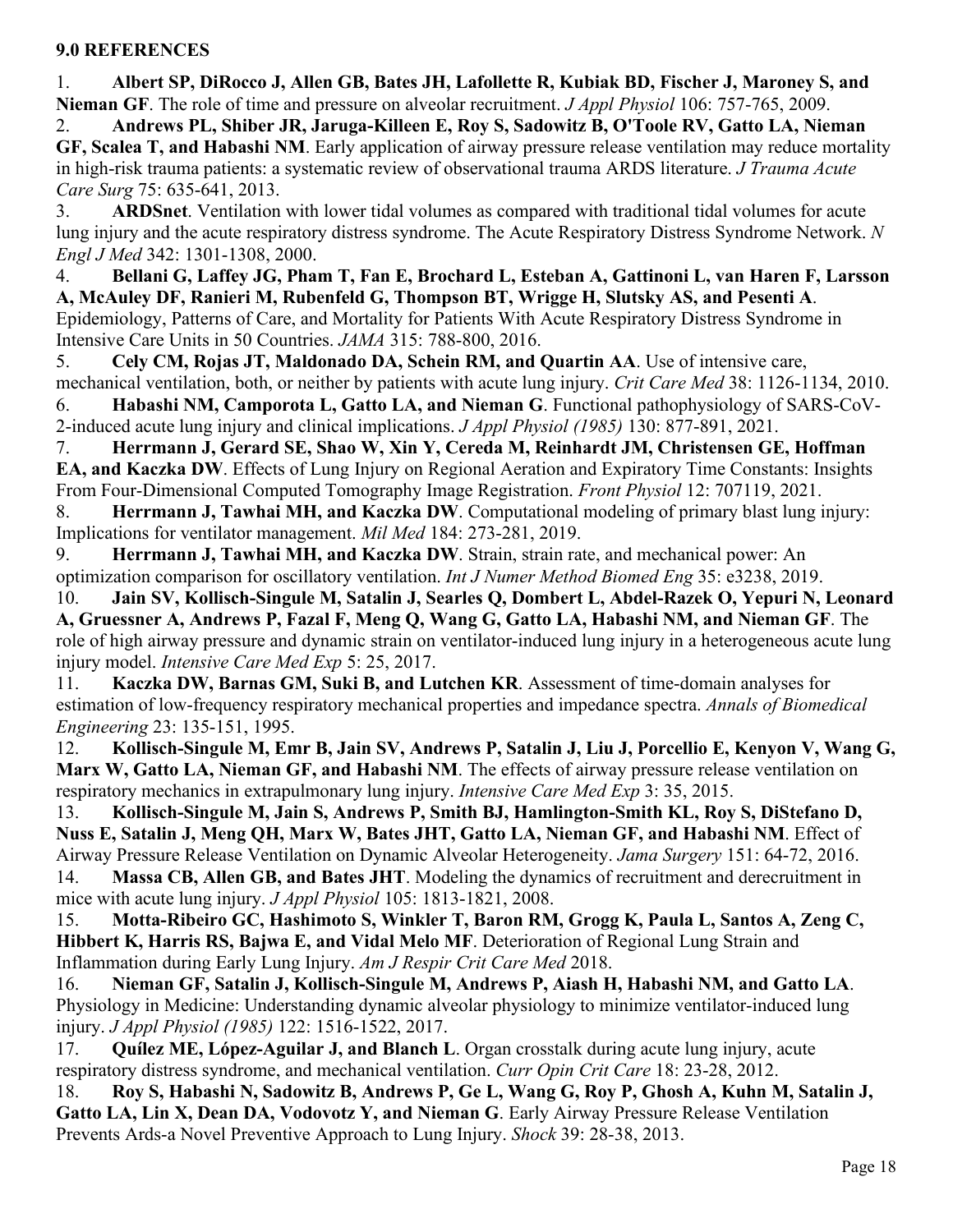19. **Roy S, Sadowitz B, Andrews P, Gatto LA, Marx W, Ge L, Wang G, Lin X, Dean DA, Kuhn M, Ghosh A, Satalin J, Snyder K, Vodovotz Y, Nieman G, and Habashi N**. Early stabilizing alveolar ventilation prevents acute respiratory distress syndrome: a novel timing-based ventilatory intervention to avert lung injury. *J Trauma Acute Care Surg* 73: 391-400, 2012.

20. **Roy SK, Emr B, Sadowitz B, Gatto LA, Ghosh A, Satalin JM, Snyder KP, Ge L, Wang G, Marx W, Dean D, Andrews P, Singh A, Scalea T, Habashi N, and Nieman GF**. Preemptive application of airway pressure release ventilation prevents development of acute respiratory distress syndrome in a rat traumatic hemorrhagic shock model. *Shock* 40: 210-216, 2013.

21. **Smith BJ, Lundblad LK, Kollisch-Singule M, Satalin J, Nieman G, Habashi N, and Bates JH**. Predicting the response of the injured lung to the mechanical breath profile. *J Appl Physiol (1985)* 118: 932- 940, 2015.

22. **Xin Y, Cereda M, Hamedani H, Pourfathi M, Siddiqui S, Meeder N, Kadlecek S, Duncan I, Profka H, Rajaei J, Tustison NJ, Gee JC, Kavanagh BP, and Rizi RR**. Unstable Inflation Causing Injury: Insight from Prone Position and Paired CT Scans. *Am J Respir Crit Care Med* 2018.